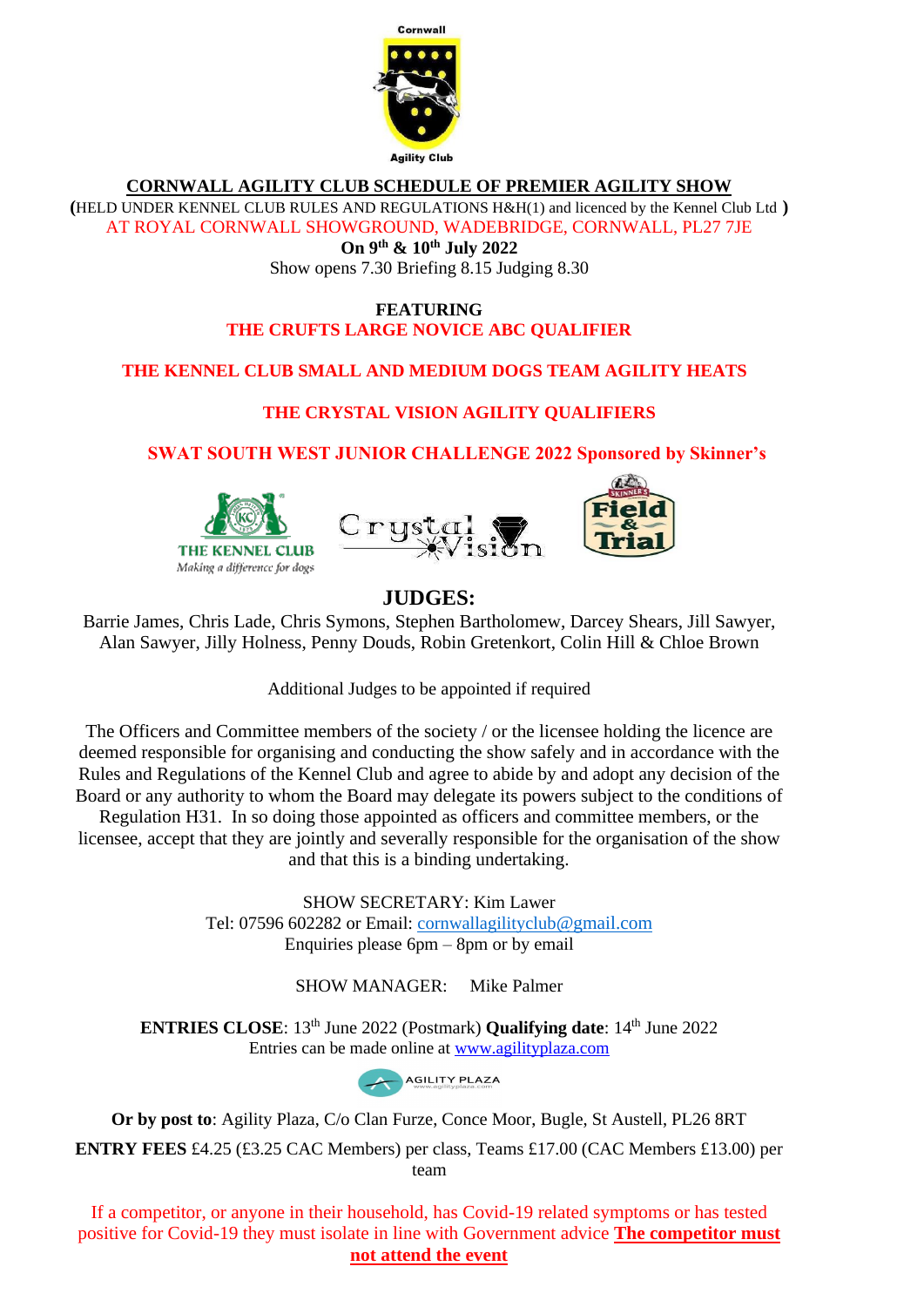## **SATURDAY 9th JULY - SCHEDULE OF CLASSES**

| No.            | <b>Class</b>                                                                             | <b>Open to Grades</b> |                |   |                | Judge |   |                                                        |                                      |  |  |  |  |  |
|----------------|------------------------------------------------------------------------------------------|-----------------------|----------------|---|----------------|-------|---|--------------------------------------------------------|--------------------------------------|--|--|--|--|--|
| $\mathbf{1}$   | <b>Large Jumping Grades 1-2 Graded</b>                                                   |                       | $\overline{2}$ |   |                |       |   |                                                        | <b>Jill Sawyer</b>                   |  |  |  |  |  |
| $\overline{2}$ | <b>Large Agility Grades 1-2 Graded</b>                                                   | 1                     | $\overline{2}$ |   |                |       |   | <b>Chris Lade</b>                                      |                                      |  |  |  |  |  |
| 3              | Large Jumping Grades 1-2 Combined Sponsored by K9 Meals<br>on Wheels                     | 1                     | $\overline{2}$ |   |                |       |   |                                                        | <b>Penny Douds</b>                   |  |  |  |  |  |
| $\overline{4}$ | <b>Large Jumping Grade 3</b>                                                             |                       |                | 3 |                |       |   |                                                        | <b>Jill Sawyer</b>                   |  |  |  |  |  |
| 5              | <b>Large Agility Grade 3</b>                                                             |                       |                | 3 |                |       |   |                                                        | <b>Chris</b> Lade                    |  |  |  |  |  |
| 6              | Large Crystal Vision Agility Qualifier Grades 1-4 Combined                               | 1                     | $\overline{2}$ | 3 | $\overline{4}$ |       |   |                                                        | <b>Stephen</b><br><b>Bartholomew</b> |  |  |  |  |  |
| $\overline{7}$ | <b>Large Jumping Grades 3-4 Combined</b><br><b>Sponsored by South West Agility Goods</b> |                       |                | 3 | $\overline{4}$ |       |   |                                                        | <b>Penny Douds</b>                   |  |  |  |  |  |
| 8              | <b>Large Jumping Grades 4-5 Graded</b>                                                   |                       |                |   | $\overline{4}$ | 5     |   |                                                        | <b>Jilly Holness</b>                 |  |  |  |  |  |
| 9              | <b>Large Agility Grades 4-5 Graded</b>                                                   |                       |                |   | 4              | 5     |   |                                                        | <b>Chris Lade</b>                    |  |  |  |  |  |
| 10             | Large Crystal Vision Agility Qualifier Grades 5-7 Combined                               |                       |                |   |                | 5     | 6 | $\overline{7}$<br><b>Stephen</b><br><b>Bartholomew</b> |                                      |  |  |  |  |  |
| 11             | <b>Large Jumping Grades 5-7 Combined</b><br><b>Sponsored by Buttermilk Confections</b>   |                       |                |   |                | 5     | 6 | $\overline{7}$                                         | <b>Penny Douds</b>                   |  |  |  |  |  |
| 12             | Large Agility Grades 6-7 Graded                                                          |                       |                |   |                |       | 6 | $\overline{7}$                                         | <b>Colin Hill</b>                    |  |  |  |  |  |
| 13             | <b>Large Jumping Grades 6-7 Graded</b>                                                   |                       |                |   |                |       | 6 | $\overline{\mathcal{L}}$                               | <b>Jill Sawyer</b>                   |  |  |  |  |  |
| 14             | Intermediate Jumping Grades 1-2 Graded                                                   | $\mathbf{1}$          | $\overline{2}$ |   |                |       |   |                                                        | Jill Sawyer                          |  |  |  |  |  |
| 15             | Intermediate Agility Grades 1-2 Graded                                                   | $\mathbf{1}$          | $\mathbf{2}$   |   |                |       |   |                                                        | Chris Lade                           |  |  |  |  |  |
| 16             | Intermediate Jumping Grades 1-2 Combined<br><b>Sponsored by K9 Meals on Wheels</b>       | 1                     | $\overline{2}$ |   |                |       |   |                                                        | Penny Douds                          |  |  |  |  |  |
| 17             | Intermediate Jumping Grade 3                                                             |                       |                | 3 |                |       |   |                                                        | Jill Sawyer                          |  |  |  |  |  |
| 18             | Intermediate Agility Grade 3                                                             |                       |                | 3 |                |       |   |                                                        | Colin Hill                           |  |  |  |  |  |
| 19             | Intermediate Crystal Vision Agility Qualifier Grades 1-4<br>Combined                     | 1                     | $\overline{2}$ | 3 | 4              |       |   |                                                        | Stephen<br>Bartholomew               |  |  |  |  |  |
| 20             | Intermediate Jumping Grades 3-4 Combined<br><b>Sponsored by South West Agility Goods</b> |                       |                | 3 | 4              |       |   |                                                        | Penny Douds                          |  |  |  |  |  |
| 21             | Intermediate Jumping Grades 4-5 Graded                                                   |                       |                |   | 4              | 5     |   |                                                        | <b>Jilly Holness</b>                 |  |  |  |  |  |
| 22             | Intermediate Agility Grades 4-5 Graded                                                   |                       |                |   | 4              | 5     |   |                                                        | Colin Hill                           |  |  |  |  |  |
| 23             | Intermediate Crystal Vision Agility Qualifier Grades 5-7<br>Combined                     |                       |                |   |                | 5     | 6 | $\tau$                                                 | Stephen<br>Bartholomew               |  |  |  |  |  |
| 24             | Intermediate Jumping Grades 5-7 Combined                                                 |                       |                |   |                | 5     | 6 | 7                                                      | Penny Douds                          |  |  |  |  |  |
| 25             | Intermediate Agility Grades 6-7 Graded                                                   |                       |                |   |                |       | 6 | 7                                                      | Colin Hill                           |  |  |  |  |  |
| 26             | Intermediate Jumping Grades 6-7 Graded                                                   |                       |                |   |                |       | 6 | Jill Sawyer<br>7                                       |                                      |  |  |  |  |  |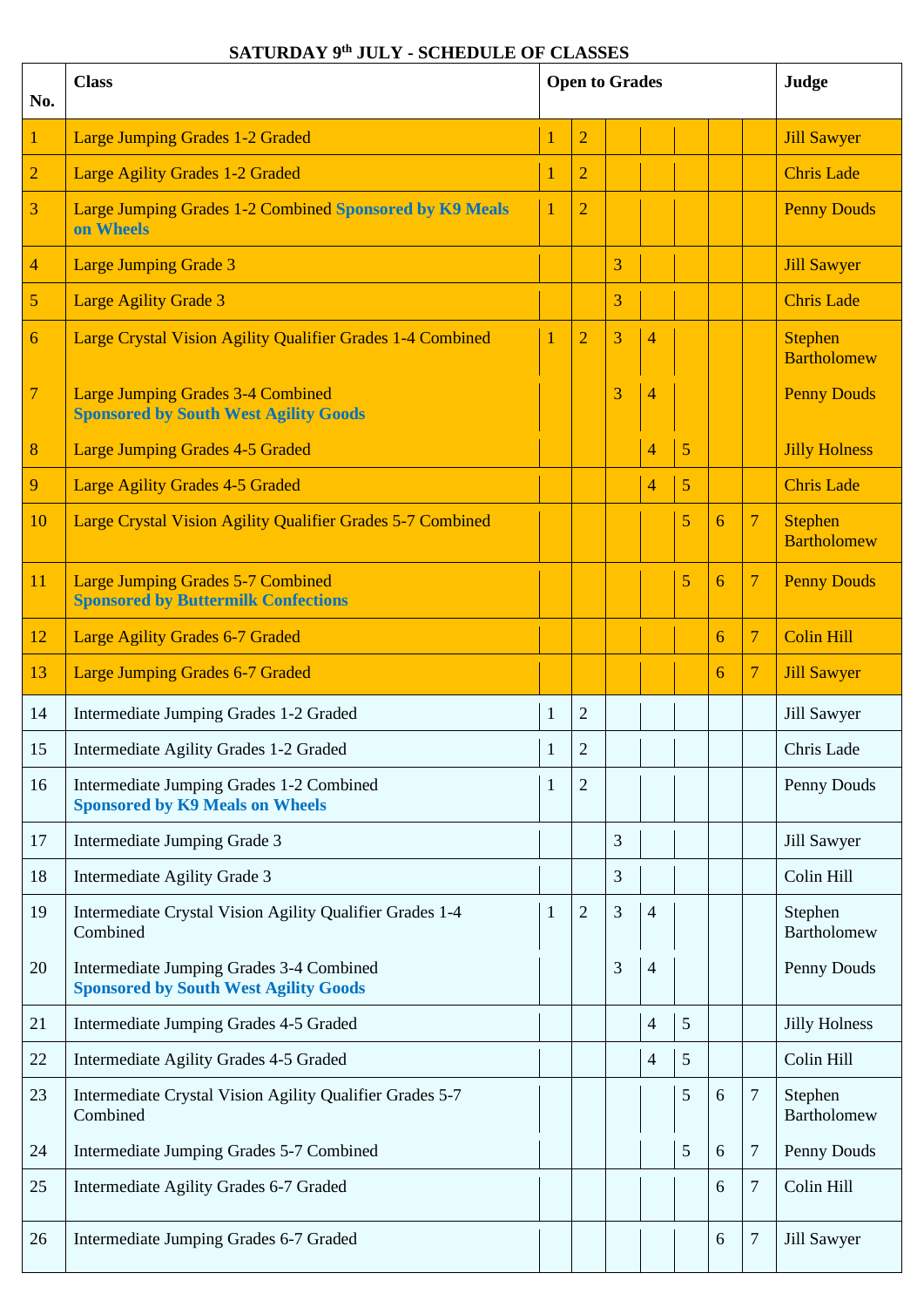| 27 | <b>Medium Agility Grades 1-3 Graded</b>                                                                    | 1            | $\overline{2}$ | 3 |                |   |   |                | <b>Colin Hill</b>                    |
|----|------------------------------------------------------------------------------------------------------------|--------------|----------------|---|----------------|---|---|----------------|--------------------------------------|
| 28 | <b>Medium Jumping Grades 1-3 Graded</b>                                                                    | 1            | $\overline{2}$ | 3 |                |   |   |                | <b>Penny Douds</b>                   |
| 29 | <b>Medium Jumping Grades 1-4 Combined</b><br><b>Sponsored by South West Agility Goods</b>                  | 1            | $\overline{2}$ | 3 | $\overline{4}$ |   |   |                | <b>Jilly Holness</b>                 |
| 30 | <b>Medium Crystal Vision Agility Qualifier Grades 1-7 Combined</b>                                         | $\mathbf{1}$ | $\overline{2}$ | 3 | $\overline{4}$ | 5 | 6 | $\overline{7}$ | <b>Stephen</b><br><b>Bartholomew</b> |
| 31 | <b>Medium Jumping Grades 4-5 Graded</b>                                                                    |              |                |   | $\overline{4}$ | 5 |   |                | <b>Jilly Holness</b>                 |
| 32 | <b>Medium Agility Grades 4-5 Graded</b>                                                                    |              |                |   | $\overline{4}$ | 5 |   |                | <b>Colin Hill</b>                    |
| 33 | <b>Medium Jumping Grades 5-7 Combined</b>                                                                  |              |                |   |                | 5 | 6 | $\overline{7}$ | <b>Penny Douds</b>                   |
| 34 | <b>Medium Agility Grades 6-7 Graded</b>                                                                    |              |                |   |                |   | 6 | $\overline{7}$ | <b>Colin Hill</b>                    |
| 35 | <b>Medium Jumping Grades 6-7 Graded</b>                                                                    |              |                |   |                |   | 6 | 7              | <b>Jill Sawyer</b>                   |
| 36 | Small Agility Grades 1-3 Graded                                                                            | $\mathbf{1}$ | $\overline{2}$ | 3 |                |   |   |                | Colin Hill                           |
| 37 | Small Jumping Grades 1-3 Graded                                                                            | 1            | $\overline{2}$ | 3 |                |   |   |                | Jill Sawyer                          |
| 38 | Small Jumping Grades 1-4 Combined<br><b>Sponsored by Not Just Horses</b>                                   | 1            | $\overline{2}$ | 3 | $\overline{4}$ |   |   |                | <b>Jilly Holness</b>                 |
| 39 | Small Crystal Vision Agility Qualifier Grades 1-7 Combined                                                 | 1            | $\overline{2}$ | 3 | $\overline{4}$ | 5 | 6 | $\tau$         | Stephen<br><b>Bartholomew</b>        |
| 40 | Small Jumping Grades 4-5 Graded                                                                            |              |                |   | $\overline{4}$ | 5 |   |                | <b>Jilly Holness</b>                 |
| 41 | Small Agility Grades 4-5 Graded                                                                            |              |                |   | 4              | 5 |   |                | Colin Hill                           |
| 42 | Small Jumping Grades 5-7 Combined                                                                          |              |                |   |                | 5 | 6 | 7              | Penny Douds                          |
| 43 | Small Agility Grades 6-7 Graded                                                                            |              |                |   |                |   | 6 | 7              | Colin Hill                           |
| 44 | Small Jumping Grades 6-7 Graded                                                                            |              |                |   |                |   | 6 | $\tau$         | <b>Jilly Holness</b>                 |
| 45 | Special Kennel Club Small Teams Agility Qualifier                                                          | 1            | $\overline{2}$ | 3 | $\overline{4}$ | 5 | 6 | 7              | <b>Chris</b> Lade                    |
| 46 | Special Kennel Club Medium Teams Agility Qualifier                                                         | 1            | 2              | 3 | $\overline{4}$ | 5 | 6 | 7              | <b>Chris Lade</b>                    |
| 47 | Special Any Size Jumping Grades 1-7 Combined Aged 8 years<br>and under                                     | $\mathbf{1}$ | $\overline{2}$ | 3 | $\overline{4}$ | 5 | 6 | 7              | <b>Jill Sawyer</b>                   |
| 48 | Special Any Size Jumping Grades 1-7 Combined Aged 9 years<br>and over Sponsored by Cornwall Dog & Cat Food | 1            | $\overline{2}$ | 3 | $\overline{4}$ | 5 | 6 | 7              | <b>Jill Sawyer</b>                   |
| 49 | Special Any Size Steeplechase Grades 1-3 Combined                                                          | 1            | $\overline{2}$ | 3 |                |   |   |                | <b>Jilly Holness</b>                 |
| 50 | Special Any Size Steeplechase Grades 4-7 Combined                                                          |              |                |   | $\overline{4}$ | 5 | 6 | 7              | <b>Jilly Holness</b>                 |

**Judges may be subject to change, depending on numbers**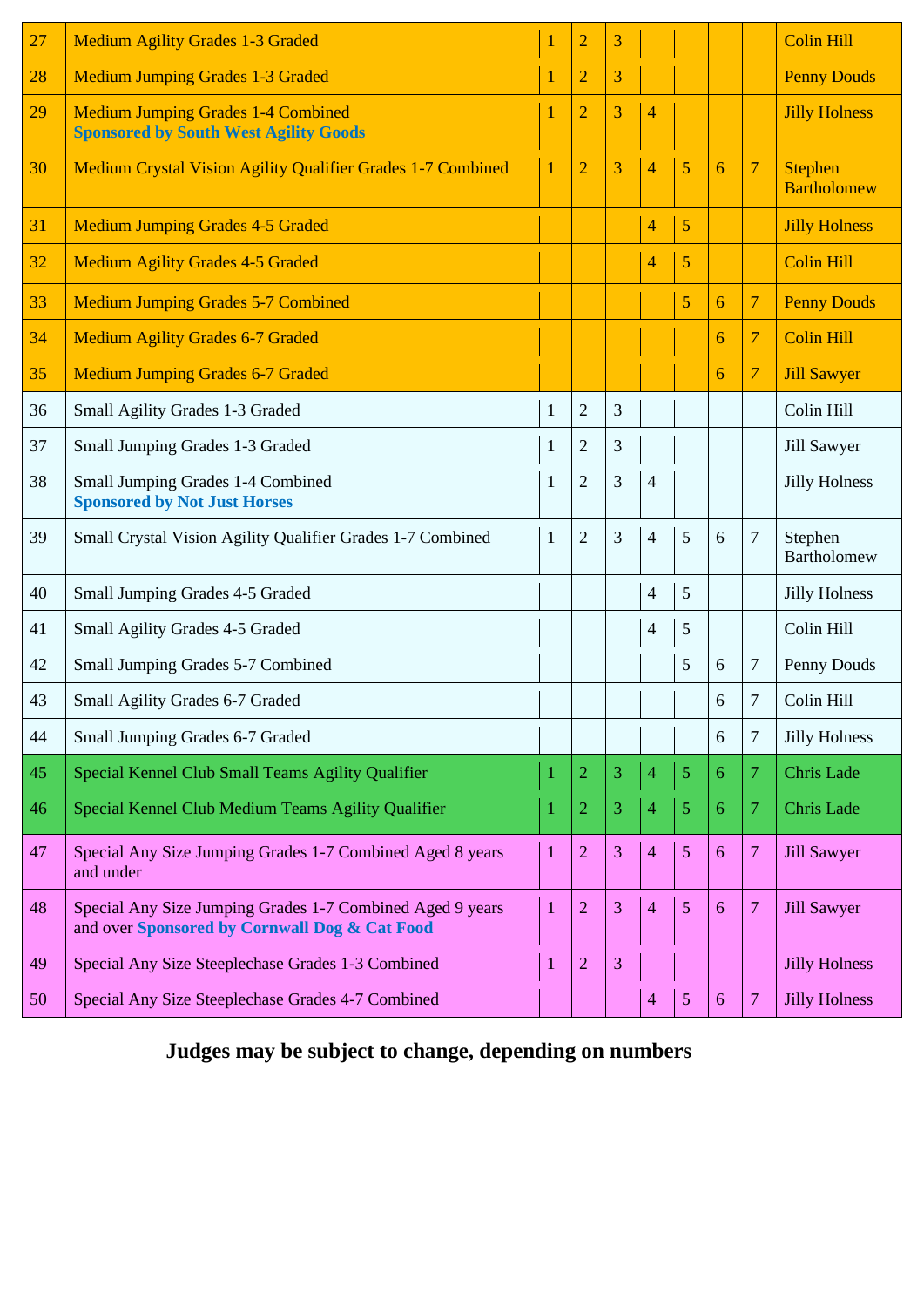| N <sub>0</sub> | <b>Class</b>                                                                             |              | <b>Open to Grades</b> |   |                |   |   | Judge                    |                         |
|----------------|------------------------------------------------------------------------------------------|--------------|-----------------------|---|----------------|---|---|--------------------------|-------------------------|
| 51             | <b>Large Jumping Grade 1</b>                                                             |              |                       |   |                |   |   |                          | <b>Chloe Brown</b>      |
| 52             | <b>Large Agility Grades 1-2 Graded</b>                                                   |              | $\overline{2}$        |   |                |   |   |                          | <b>Robin Gretenkort</b> |
| 53             | <b>Large Jumping Grades 1-2 Combined</b>                                                 | 1            | $\overline{2}$        |   |                |   |   |                          | <b>Chloe Brown</b>      |
| 54             | <b>Large Agility Grades 1-2 Combined</b>                                                 | 1            | $\overline{2}$        |   |                |   |   |                          | <b>Alan Sawyer</b>      |
| 55             | <b>Large Jumping Grades 2-3 Graded</b>                                                   |              | $\overline{2}$        | 3 |                |   |   |                          | <b>Barrie James</b>     |
| 56             | <b>Large Agility Grade 3</b>                                                             |              |                       | 3 |                |   |   |                          | <b>Alan Sawyer</b>      |
| 57             | <b>Large Jumping Grades 3-4 Combined</b>                                                 |              |                       | 3 | $\overline{4}$ |   |   |                          | <b>Chloe Brown</b>      |
| 58             | <b>Large Agility Grades 3-5 Combined</b><br><b>Sponsored by South West Agility Goods</b> |              |                       | 3 | $\overline{4}$ | 5 |   |                          | <b>Chris Symons</b>     |
| 59             | <b>Large Jumping Grades 4-5 Graded</b>                                                   |              |                       |   | 4              | 5 |   |                          | <b>Barrie James</b>     |
| 60             | <b>Large Agility Grades 4-5 Graded</b>                                                   |              |                       |   | $\overline{4}$ | 5 |   |                          | <b>Robin Gretenkort</b> |
| 61             | <b>Large Jumping Grades 5-7 Combined</b>                                                 |              |                       |   |                | 5 | 6 | 7                        | <b>Darcey Shears</b>    |
| 62             | <b>Large Agility Grades 6-7 Combined</b><br><b>Sponsored by K9 Meals on Wheels</b>       |              |                       |   |                |   | 6 | $\overline{\mathcal{L}}$ | <b>Chris Symons</b>     |
| 63             | <b>Large Jumping Grades 6-7 Graded</b>                                                   |              |                       |   |                |   | 6 | $\overline{\mathcal{L}}$ | <b>Barrie James</b>     |
| 64             | <b>Large Agility Grades 6-7 Graded</b>                                                   |              |                       |   |                |   | 6 | $\overline{7}$           | <b>Robin Gretenkort</b> |
| 65             | Intermediate Jumping Grade 1                                                             | 1            |                       |   |                |   |   |                          | <b>Chloe Brown</b>      |
| 66             | Intermediate Agility Grades 1-2 Graded                                                   | 1            | 2                     |   |                |   |   |                          | Robin Gretenkort        |
| 67             | Intermediate Jumping Grades 1-2 Combined                                                 | $\mathbf{1}$ | $\overline{c}$        |   |                |   |   |                          | Darcey Shears           |
| 68             | Intermediate Agility Grades 1-2 Combined<br><b>Sponsored by South West Agility Goods</b> | 1            | $\overline{c}$        |   |                |   |   |                          | Alan Sawyer             |
| 69             | Intermediate Jumping Grades 2-3 Graded                                                   |              | $\overline{c}$        | 3 |                |   |   |                          | <b>Barrie James</b>     |
| 70             | Intermediate Agility Grade 3                                                             |              |                       | 3 |                |   |   |                          | Alan Sawyer             |
| 71             | Intermediate Jumping Grades 3-4 Combined                                                 |              |                       | 3 | $\overline{4}$ |   |   |                          | <b>Darcey Shears</b>    |
| 72             | Intermediate Agility Grades 3-5 Combined                                                 |              |                       | 3 | 4              | 5 |   |                          | Chris Symons            |
| 73             | Intermediate Jumping Grades 4-5 Graded                                                   |              |                       |   | $\overline{4}$ | 5 |   |                          | <b>Barrie James</b>     |
| 74             | Intermediate Agility Grades 4-5 Graded                                                   |              |                       |   | $\overline{4}$ | 5 |   |                          | Robin Gretenkort        |
| 75             | Intermediate Jumping Grades 5-7 Combined                                                 |              |                       |   |                | 5 | 6 | 7                        | <b>Darcey Shears</b>    |
| 76             | Intermediate Agility Grades 6-7 Combined<br><b>Sponsored by K9 Meals on Wheels</b>       |              |                       |   |                |   | 6 | 7                        | Chris Symons            |
| 77             | Intermediate Jumping Grades 6-7 Graded                                                   |              |                       |   |                |   | 6 | 7                        | <b>Barrie James</b>     |
| 78             | Intermediate Agility Grades 6-7 Graded                                                   |              |                       |   |                |   | 6 | 7                        | Robin Gretenkort        |
| 79             | <b>Medium Jumping Grades 1-2 Graded</b>                                                  | 1            | $\overline{2}$        |   |                |   |   |                          | <b>Chloe Brown</b>      |

### **SUNDAY 10 th JULY- SCHEDULE OF CLASSES**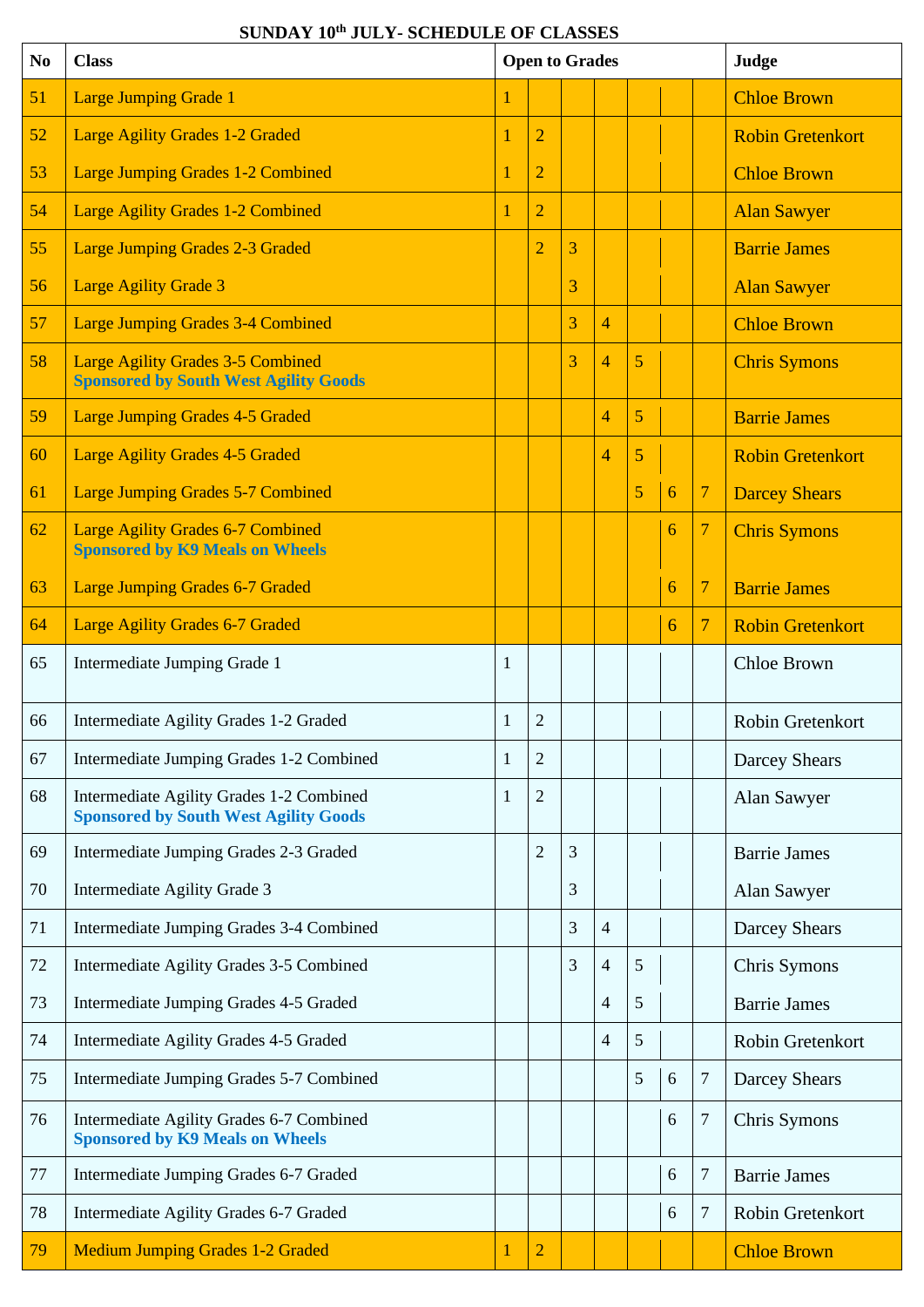| 80  | <b>Medium Agility Grades 1-2 Graded</b>                                                                    |   | $\overline{2}$ |   |                |   |   |                | <b>Alan Sawyer</b>      |
|-----|------------------------------------------------------------------------------------------------------------|---|----------------|---|----------------|---|---|----------------|-------------------------|
| 81  | <b>Medium Jumping Grades 1-2 Combined</b>                                                                  |   | $\overline{2}$ |   |                |   |   |                | <b>Darcey Shears</b>    |
| 82  | <b>Medium Agility Grades 1-3 Combined</b>                                                                  |   | $\overline{2}$ | 3 |                |   |   |                | <b>Chris Symons</b>     |
| 83  | <b>Medium Jumping Grades 3-4 Graded</b>                                                                    |   |                | 3 | $\overline{4}$ |   |   |                | <b>Darcey Shears</b>    |
| 84  | <b>Medium Agility Grades 3-4 Graded</b>                                                                    |   |                | 3 | $\overline{4}$ |   |   |                | <b>Alan Sawyer</b>      |
| 85  | <b>Medium Jumping Grades 3-5 Combined</b><br><b>Sponsored by Not Just Horses</b>                           |   |                | 3 | $\overline{4}$ | 5 |   |                | <b>Chloe Brown</b>      |
| 86  | <b>Medium Agility Grades 4-5 Combined</b>                                                                  |   |                |   | $\overline{4}$ | 5 |   |                | <b>Robin Gretenkort</b> |
| 87  | <b>Medium Jumping Grades 5-7 Graded</b>                                                                    |   |                |   |                | 5 | 6 | $\overline{7}$ | <b>Darcey Shears</b>    |
| 88  | <b>Medium Agility Grades 5-7 Graded</b>                                                                    |   |                |   |                | 5 | 6 | $\overline{7}$ | <b>Alan Sawyer</b>      |
| 89  | <b>Medium Agility Grades 6-7 Combined</b>                                                                  |   |                |   |                |   | 6 | $\overline{7}$ | <b>Robin Gretenkort</b> |
| 90  | <b>Medium Jumping Grades 6-7 Combined</b><br><b>Sponsored by Malk Withall Automotive Engineer</b>          |   |                |   |                |   | 6 | $\overline{7}$ | <b>Barrie James</b>     |
| 91  | Small Jumping Grades 1-2 Graded                                                                            | 1 | $\overline{2}$ |   |                |   |   |                | Chloe Brown             |
| 92  | Small Agility Grades 1-2 Graded                                                                            | 1 | $\overline{2}$ |   |                |   |   |                | Alan Sawyer             |
| 93  | Small Jumping Grades 1-2 Combined<br><b>Sponsored by South West Agility Goods</b>                          | 1 | $\overline{2}$ |   |                |   |   |                | Darcey Shears           |
| 94  | Small Agility Grades 1-3 Combined                                                                          | 1 | $\overline{2}$ | 3 |                |   |   |                | Chris Symons            |
| 95  | Small Jumping Grades 3-4 Graded                                                                            |   |                | 3 | $\overline{4}$ |   |   |                | Darcey Shears           |
| 96  | Small Agility Grades 3-4 Graded                                                                            |   |                | 3 | $\overline{4}$ |   |   |                | Alan Sawyer             |
| 97  | Small Jumping Grades 3-5 Combined                                                                          |   |                | 3 | $\overline{4}$ | 5 |   |                | <b>Chloe Brown</b>      |
| 98  | Small Agility Grades 4-5 Combined                                                                          |   |                |   | 4              | 5 |   |                | Robin Gretenkort        |
| 99  | Small Jumping Grades 5-7 Graded                                                                            |   |                |   |                | 5 | 6 | $\tau$         | <b>Darcey Shears</b>    |
| 100 | Small Agility Grades 5-7 Graded                                                                            |   |                |   |                | 5 | 6 | $\tau$         | Chris Symons            |
| 101 | Small Agility Grades 6-7 Combined                                                                          |   |                |   |                |   | 6 | $\tau$         | Robin Gretenkort        |
| 102 | Small Jumping Grades 6-7 Combined                                                                          |   |                |   |                |   | 6 | $\overline{7}$ | <b>Barrie James</b>     |
| 103 | Special Crufts Large Novice ABC Agility Qualifier Grades<br>1-5 Combined                                   | 1 | $\overline{2}$ | 3 | $\overline{4}$ | 5 |   |                | <b>Chris Symons</b>     |
| 104 | Special SWAT / Skinners Junior Handler Jumping Qualifier<br>Grades 1-7 Combined                            | 1 | $\overline{2}$ | 3 | 4              | 5 | 6 | $\overline{7}$ | <b>Chloe Brown</b>      |
| 105 | Special Any Size Jumping Grades 1-7 Combined aged 8<br>years and under                                     | 1 | $\overline{2}$ | 3 | $\overline{4}$ | 5 | 6 | $\overline{7}$ | <b>Darcey Shears</b>    |
| 106 | Special Any Size Jumping Grades 1-7 Combined aged 9<br>years and over Sponsored by Cornwall Dog & Cat Food | 1 | $\overline{2}$ | 3 | $\overline{4}$ | 5 | 6 | $\overline{7}$ | <b>Darcey Shears</b>    |
| 107 | Special Any Size Steeplechase Grades 1-3 Combined                                                          | 1 | $\overline{2}$ | 3 |                |   |   |                | <b>Barrie James</b>     |
| 108 | Special Any Size Steeplechase Grades 4-7 Combined                                                          |   |                |   | 4              | 5 | 6 | $\overline{7}$ | <b>Barrie James</b>     |

**Judges may be subject to change, depending on numbers**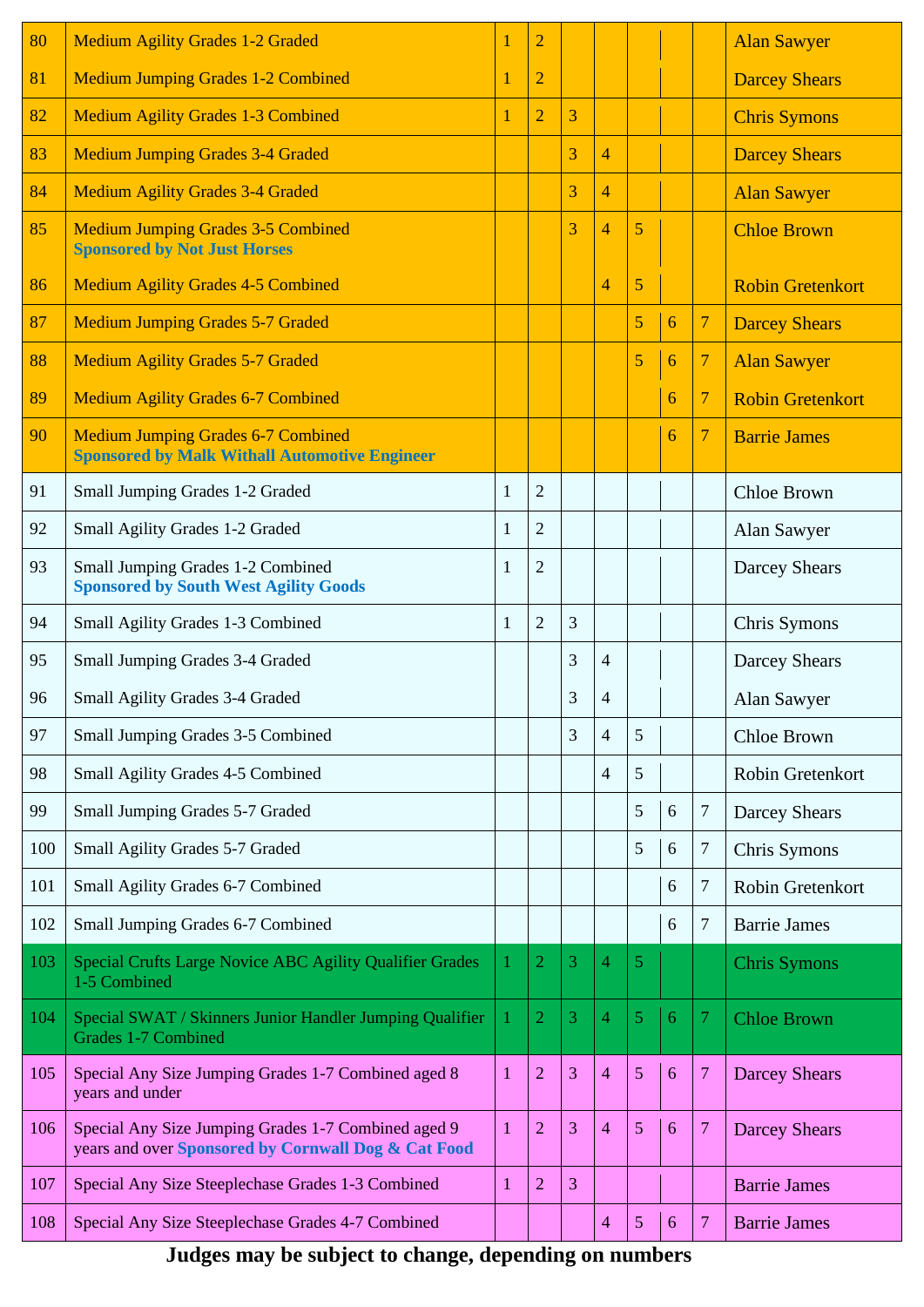**A Pay On The Day Class will be run if time permits. Only dogs competing at the show may enter any Pay On The Day class** 

**Dogs entered in classes 47-50 or 105 – 108 may not enter any of classes 1 – 46 or 51 -104 inclusive** 



Please note First Contact equipment and rubber contacts will be used at the show

### **AWARDS**

Rosettes to 10% of entry in all classes Trophies to  $3<sup>d</sup>$  place if 50 or more dogs in a class, Trophies to  $2<sup>d</sup>$ place if  $30 - 49$  dogs entered in a class Trophies to 1<sup>st</sup> place if less than 30 dogs entered in a class. Clear Round Rosettes in all classes to be collected on the day. **Additional prizes will be awarded on** 

### **sponsored classes.**

If you are unable to collect your rosette or trophy it is your responsibility to either arrange for a friend to collect on your behalf or provide an envelope/packaging and postage for them to be delivered to you by post



Please note the e-gility system will be in use at the show

## **Directions to venue:**

For an interactive map please visit

[https://www.google.co.uk/maps/place/Whitecross,+Wadebridge+PL27+7JE/@50.5136086,-](https://www.google.co.uk/maps/place/Whitecross,+Wadebridge+PL27+7JE/@50.5136086,-4.8690408,16z/data=!3m1!4b1!4m5!3m4!1s0x486b741809b43611:0xfb656937daf930e!8m2!3d50.5156453!4d-4.8653772) [4.8690408,16z/data=!3m1!4b1!4m5!3m4!1s0x486b741809b43611:0xfb656937daf930e!8m2!3d](https://www.google.co.uk/maps/place/Whitecross,+Wadebridge+PL27+7JE/@50.5136086,-4.8690408,16z/data=!3m1!4b1!4m5!3m4!1s0x486b741809b43611:0xfb656937daf930e!8m2!3d50.5156453!4d-4.8653772) [50.5156453!4d-4.8653772](https://www.google.co.uk/maps/place/Whitecross,+Wadebridge+PL27+7JE/@50.5136086,-4.8690408,16z/data=!3m1!4b1!4m5!3m4!1s0x486b741809b43611:0xfb656937daf930e!8m2!3d50.5156453!4d-4.8653772)

**If using What 3 Words app then the showground entrance is: ///difficult.snipe.premises**

## **SHOW INFORMATION UPDATES**

Can be found on our show Facebook page:

<https://www.facebook.com/events/5103029406377200>

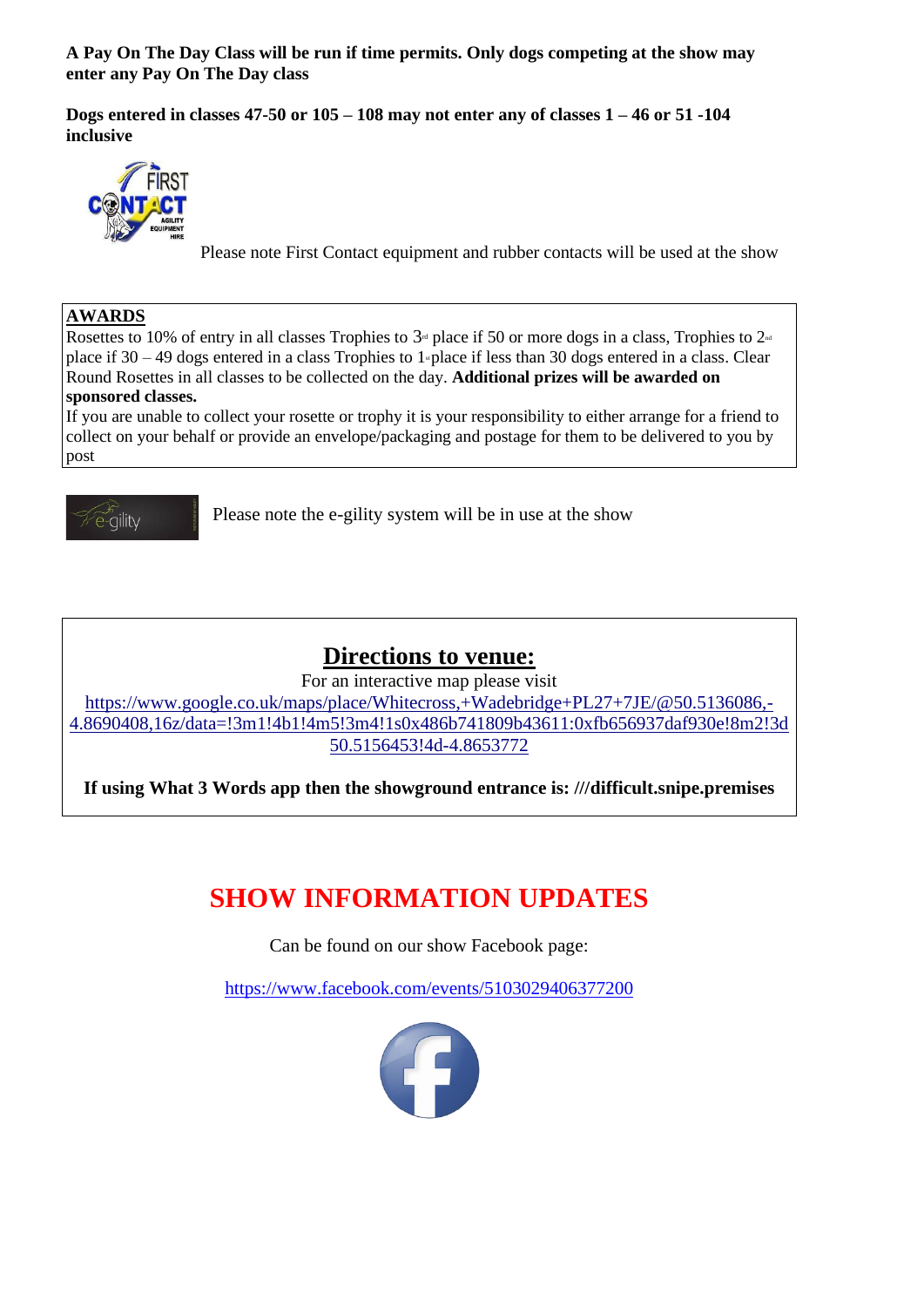### *ELIGIBILITY FOR CLASSES*

In the following definitions of classes First Prizes or other prize wins are those gained in standard classes at any Kennel Club licensed Championship agility, Premier agility, Open agility or Limited agility shows (i.e. special classes and invitational events excepted) Only a first place with a **clear round within the course time set by the judge** will count towards grade progression. Standard classes may be scheduled for Agility Shows, as Agility classes or Jumping classes. All standard classes must contain the Weaving poles obstacle. Standard Agility classes must contain the following elements: "A Ramp", Dog Walk and See-Saw. With this proviso classes are defined as follows:

**Class Structure**. A Class may either be held as a Graded Class or a Combined Class. A Graded Class may be scheduled for a maximum of 3 consecutive Grades with separate results and awards issued for each grade. A Combined Class may be scheduled for more than one consecutive grade with one overall set of results.

**Progression.** Progression from each Grade will be determined by the eligibility for the class as referenced in H(1)(A)11. Results from Combined Classes will only count towards progression from the dog's current grade. To count for progression wins must be gained in standard classes at Kennel Club Licensed Agility Shows. Only a first place with a clear round completed within the course time set by the judge will count towards grade progression. Competitors will be allowed to walk the course set at Small, Medium, Intermediate or Large height without their dog(s) before the class begins.

**Points Progression.** At the handler's discretion a dog may progress up to Grade 4 by winning 100 points at each grade, using the Agility Warrant points scheme (Regulation K3.c refers) A minimum of 50 points must be gained in agility (not jumping) classes in the relevant grade. If this method of progression is selected, the handler must ensure the Show Secretary signs the dog's Agility Record Book at the first show entered at the higher grade. There is no time limit on this progression, however once a dog has progressed, it cannot return to a previous grade. **Progression on points must be done prior to the closing date of entries, it is not possible to change a grade on points once the entries have closed.**

**STANDARD CLASSES** Only first prizes and points gained in standard classes at Kennel Club licensed Agility Shows may be used for progression through the classes. (A dog is only eligible for one grade). In defining the eligibility of the owner or handler for Grade 1, the two wins and points progression referred to in the definition apply only to one dog and not an accumulation of dogs**.** 

### **Grade 1**

Open to owners, handlers or dogs which have not gained a minimum of two first places at Grade 1 at Kennel Club Licensed Agility Shows, at least one of which must have been gained in an agility (not jumping) class. N.B Owners, handlers or dogs previously qualified out of Grade 1 are not eligible for this class.

### **Grade 2**

Open to dogs which are not eligible for Grade 1 or have elected to progress on points from Grade 1 and are not eligible for Grades 3, 4, 5, 6, or 7.

### **Grade 3**

Open to dogs which have gained a minimum of two first places at Grade 2 at Kennel Club Licensed Agility Shows, one of which must have been gained in an agility (not jumping) class, or have elected to progress on points from Grade 2 and are not eligible for Grades 2, 4, 5, 6 or 7.

### **Grade 4**

Open to dogs which have gained a minimum of three first places at Grade 3 at Kennel Club Licensed Agility Shows, two of which must have been gained in agility (not jumping classes), or have elected to progress on points from Grade 3 and are not eligible for Grades 2, 3, 5, 6 or 7

### **Grade 5**

Open to dogs which have gained a minimum of four first places at Grade 4 at Kennel Club Licensed Agility Shows, two of which must have been gained in agility (not jumping) classes, and are not eligible for Grades 2, 3, 4, 6 or 7

### **Grade 6**

Open to dogs which have gained a minimum of four first places at Grade 5 at Kennel Club Licensed Agility Shows, two of which must have been gained in agility (not jumping) classes, and are not eligible for Grades 2, 3, 4, 5 or 7.

### **Grade 7**

Open to dogs which have gained a minimum of five first places at Grade 6 at Kennel Club Licensed Agility Shows, three of which must have been gained in agility (not jumping) classes, and are not eligible for Grades 2, 3, 4, 5 or 6.

**SPECIAL CLASSES** Societies may schedule classes other than those defined above as "Special Classes". The eligibility for "Special Classes" must be defined by the society and included in the schedule. The word "Special" must be included in the title of the class. Where special classes are classified for older and/or inexperienced dogs, the height of the hurdles and the A-ramp, and the length of the long jump, may be reduced below the dimensions specified in these regulations, in which case such dimensions must be included in the class definition in the show schedule. Marking for special classes may deviate from marking for standard classes, but must be specified in the schedule. Wins, places and clear rounds in special classes will not count towards agility warrant points or grade progression at Kennel Club shows.

**Special Any Size Classes** Open to all sizes of dogs not entered in any other class in this show. Jump heights to be set at 400mm, 300mm and 200mm; handlers can choose which height they wish to run on the day of the show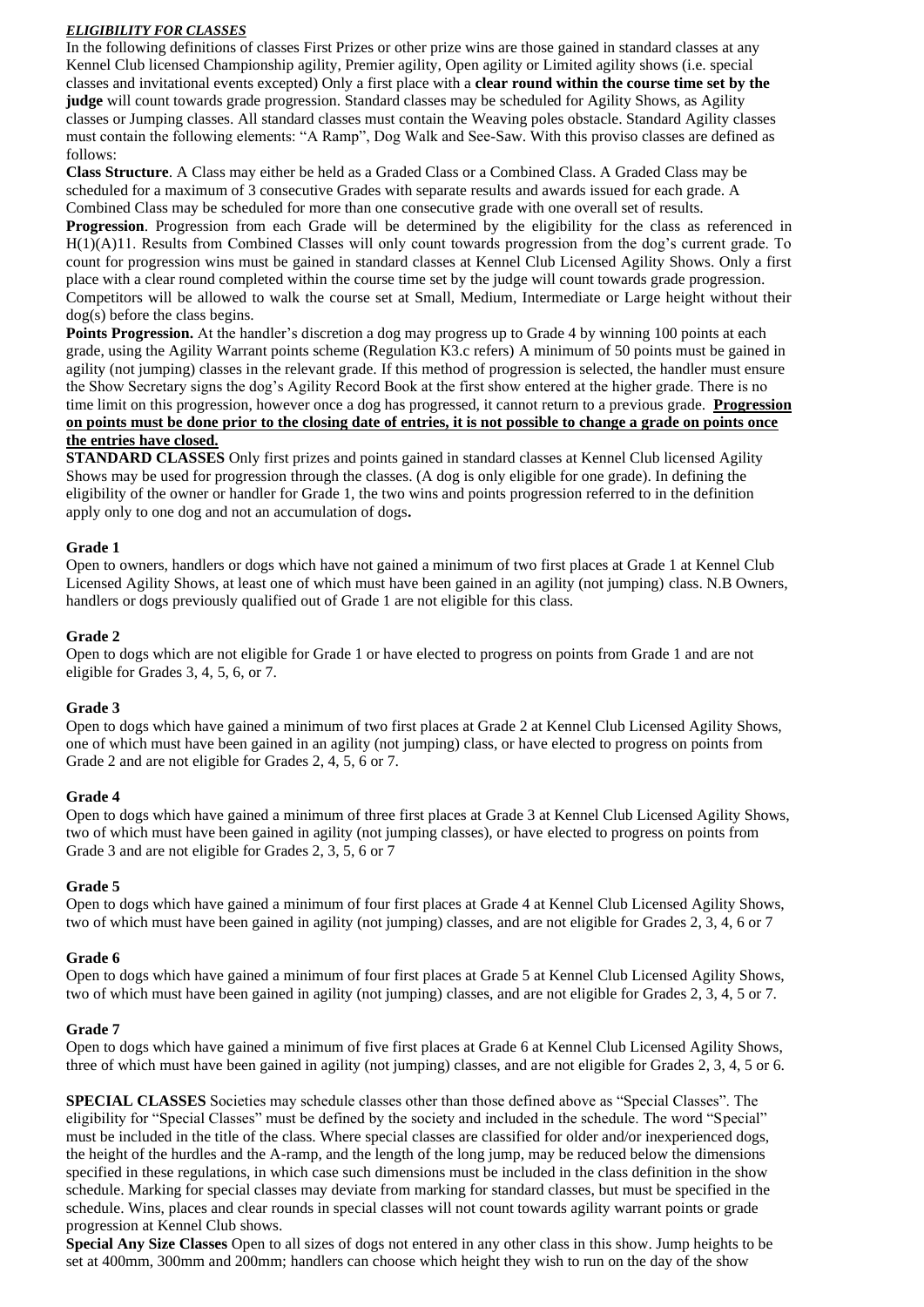### **RULES AND REGULATIONS**

- 1. Dogs entered at Kennel Club licensed Agility Shows must be registered at the Kennel Club in accordance with Kennel Club Regulations for Classification and Registration B, or else registration or transfer of registration must have been applied for. The registration number/ authority to compete (ATC) number will be required for each entry.
- 2. Entry fees: £4.25 per dog per class. (Teams £17.00 per team) Cornwall Agility Club helping members £3.25 per dog per class (Teams £13.00 per team). No refunds will be given on incorrect entries, nor after closing date, unless covered by rule 18. Online entries are to be made via www.agilityplaza.com
- 3. The Committee reserves to itself the right to refuse entries.
- 4. Only dogs of 18 calendar months of age and over on the day of the Show are eligible for competition at Kennel Club licensed Agility Shows
- 5. Not for Competition entries will be accepted for dogs aged four calendar months and over. Dogs must be Kennel Club registered with their details recorded on the entry form.
- 6. No bitch in season is allowed to compete
- 7. No person shall carry out punitive correction or harsh handling of a dog at any time within the boundaries of the Show.
- 8. Dogs must not wear any type of slip, half-slip collar or lead when under test. A single flat, close fitting, leather or webbing collar is permitted, providing the only attachment is a plain identification panel as an integral part of the collar i.e., not attached by a ring.
- 9. Should a judge be unable to fulfil the appointment to judge the Committee reserves the right to appoint another judge.
- 10. No competitor shall impugn the decision of the judge or judges.
- 11. The Kennel Club standard marking regulations apply for all standard classes.
- 12. The heights of the jump obstacles will be as per rule H(1)(B)3a, i.e. 600mm for **large** dogs, 500mm for **intermediate** dogs, 400mm for **medium** dogs, and 300mm for **small** dogs. For Special Classes see under 'Eligibility For Classes'.
- 13. The Height limit for dogs: a) Large Dog classes For dogs measuring over 500mm at the withers. b) Intermediate Dog classes – for dogs measuring over 430mm and measuring under 500mm at the withers. c) Medium Dog classes - For dogs measuring over 350mm and measuring 430mm or under at the withers. d) Small Dog classes - For dogs measuring 350mm or under at the withers.
- 14. Judges at an agility show may not enter for competition a dog which is recorded in their ownership or part ownership; or handle a dog at the show at which they are judging. Dogs will be disqualified if proved to be handled by the scheduled judge's spouse or immediate family, or resident at the same address as the scheduled spouse.
- 15. Removal of dog from competition: Following a discussion with show management / and/or a veterinary surgeon a dog shall be prevented from competing and /or removed from the Show if it is: a) A bitch which is in season. b) Suffering from any infectious diseases or contagious disease. c) Interfering with the safety or chance of winning of an opponent. d) Of such temperament or is so much out of control as to be a danger to the safety of any person or other animal. e) Likely to cause suffering to the dog if it continues competing. The circumstances of such a removal shall be recorded in the competition/show incident book and submitted to the Kennel Club
- 16. In estimating the number of awards won, all wins up to and including 25 days before the start of the competition, i.e  $14<sup>th</sup>$  June 2022, shall be counted when entering for any class. For these purposes a competition shall be defined as all classes covered within the same schedule. In the event that a dog becomes eligible for the next grade at a particular show, after the entry for that show has been sent, it is the competitor's responsibility to notify the show secretary at least 14 days before the date of the show. The dog will then be moved into the appropriate class(es) for the next grade. The dog must be moved into the corresponding number of classes as were entered at the lower grade. If there are fewer or no classes available for the next grade the competitor will be offered a refund of the relevant entry fees.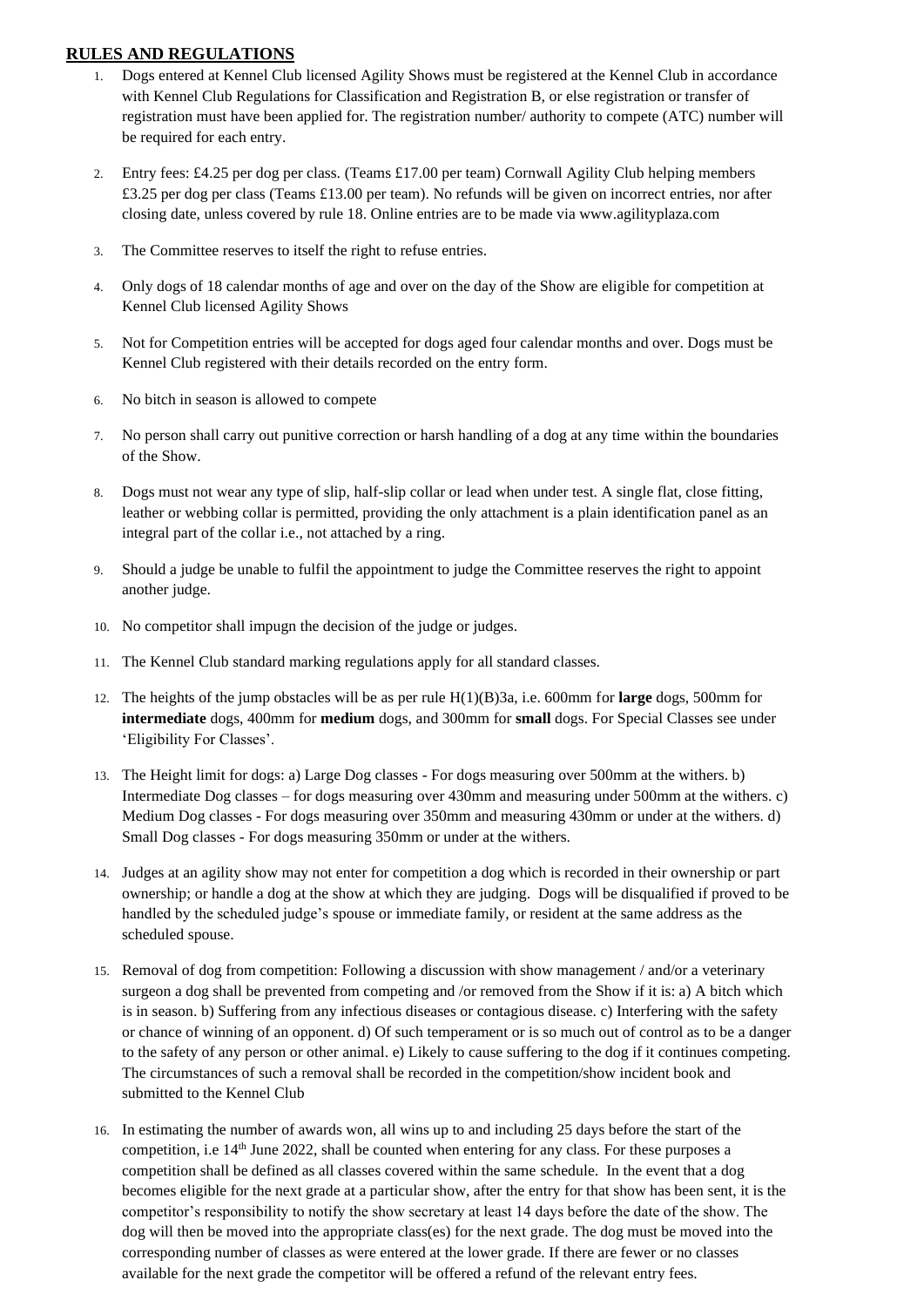- 17. Should circumstances so dictate the Club, in consultation with the Judges may alter arrangements as necessary. Such changes and the circumstances surrounding them must be reported to the Kennel Club.
- 18. In the event that the show is cancelled due to unforeseen circumstances, the club will refund fees less reasonably incurred expenses. If the show processor has the provisions to do so, competitors will be refunded in the manner in which they had entered the show, but in any event the society will refund fees within 3 months of the show date to all those who had entered and requested a refund within 1 month of the show date.
- 19. Except for mobility aids, nothing shall be carried in the hand while the dog is under test and food shall not be carried in the hand or given to a dog in the ring. Competitors are prohibited from wearing bags or leads whilst under test.
- 20. Should the judge deem a re-run is required, any result and/or faults gained in the previous run must be discounted.
- 21. Separate entry forms must be completed by each Competitor and must be signed by the Competitor or his authorised agent in accordance with the provisions specified thereon. Entry forms must be accompanied with the appropriate fees.
- 22. Competition of Dogs Suffering from Contagious or Infectious Disease No dogs suffering from infectious or contagious disease or having been exposed to such disease during the period of 21 days prior to the Competition may compete. Competitors infringing the regulation will be liable to be fined and/or dealt with under Kennel Club Rule A11.
- 23. It is the competitor's responsibility to be available for their class and running order. Competitors must run as close to their running order as possible. Failure to do so may be reported to the Kennel Club.
- 24. Animals in Event No animal other than one officially entered shall be brought into the precincts of the event during its continuance, except any dogs registered to assist the disabled, or dogs required for educational or instructional purposes or by permission of the Board. However, at the discretion of the show society, a dog brought to the show by a spectator may be admitted into the precincts of the dog show, with the proviso that those in charge of the dog sign a declaration confirming the dog is free from disease and that the dog will be kept under proper control at all times.
- 25. All dogs registered and resident outside the UK must be issued with a Kennel Club Authority to Compete number before entry to the show can be made. All overseas entries without a Kennel Club Registration number or an Authority to Compete number will be returned to the competitor.
- 26. Pay on the Day classes may be run if time permits. (Only for competing dogs entered in the show.)
- 27. A practice ring may be available to dogs entered for competition at the show, if space allows. This ring must be supervised by a responsible adult with agility knowledge.
- 28. Welfare of Dogs An exhibitor (or competitor) whose dog is entered at a Kennel Club licensed event should take all reasonable steps to ensure the needs of their dog(s) are met, and should not knowingly put their dogs' health and welfare at risk by any action, default, omission or otherwise. A breach of this Regulation may be referred to the General Committee for disciplinary action under Kennel Club Rules and Regulations. The use of pinch collars, electronic shock collars, or prong collars, is not permitted at any Agility show licensed by the Kennel Club. This shall apply at the venue and within the precincts of the show
- 29. Competitors' briefing will be held prior to the start of each class, when they will be allowed to walk the course but without the dog accompanying them. No practice is allowed on the course save that competitors will be allowed to walk the course set at Small, Medium, Intermediate or Large height, without their dog(s) before the class begins. Hurdles may be raised/lowered during the course walking time if multiple heights are offered within the same class. No food may be taken into the ring. No pushchairs or prams will be allowed in the rings
- 30. It is the competitors' responsibility to be available for their class and running order.
- 31. Handlers working more than one dog in a class must ensure that the dogs compete in the sequence in which they are drawn. Failure to do so may result in elimination.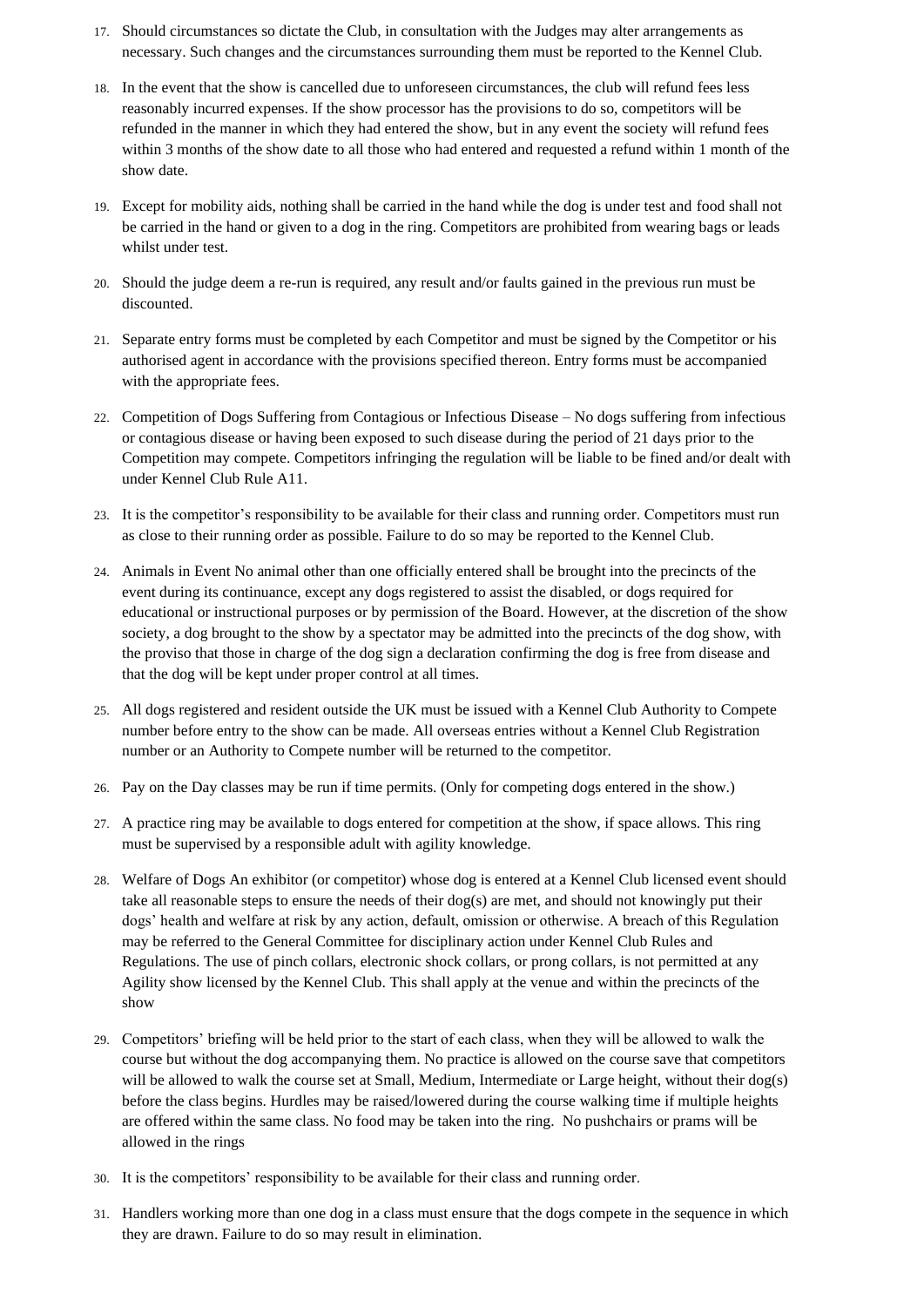- 32. The owner, competitor, handler or other person in charge of a dog at the Show must at all times ensure that the dog is kept under proper control whilst at the Licensed Venue including its environs, car and caravan parks and approaches. When not competing, dogs must be leashed at all times unless in a designated exercise or warm up area. *When using the Warming up area please be considerate to other competitors and their dogs*
- 33. All dogs are entered at their owner's risk and, whilst taking every care, the Club cannot be held responsible for any damage, loss or injury caused to dogs, persons or property whilst at the show.
- 34. Competitors must follow the instructions of the Stewards with respect to parking and conduct within the show boundaries and any person directing abuse to Stewards or Officials will be asked to leave the venue immediately.
- 35. No cycling, children's scooters or skateboards will be permitted around the area of the rings.
- 36. Any owner, handler or the person in charge of the dog is required to remove as soon as possible any fouling caused by their dog(s) within the venue. Anyone failing to remove fouling will be asked to leave the venue immediately.
- 37. No smoking will be permitted in or around any of the tented or other enclosed areas on the showground.
- 38. A practice ring may be available to dogs entered for competition at the show, if space allows. This ring must be supervised by a responsible adult with agility knowledge

## **Vets On Call**

Penmellyn Veterinary Group Station Road, St Columb Cornwall, TR9 6BX Tele: 01637 880307

## **CHILDREN UNDER 16**

The duty of care remains with the parent(s) or other accompanying responsible adult(s) at all times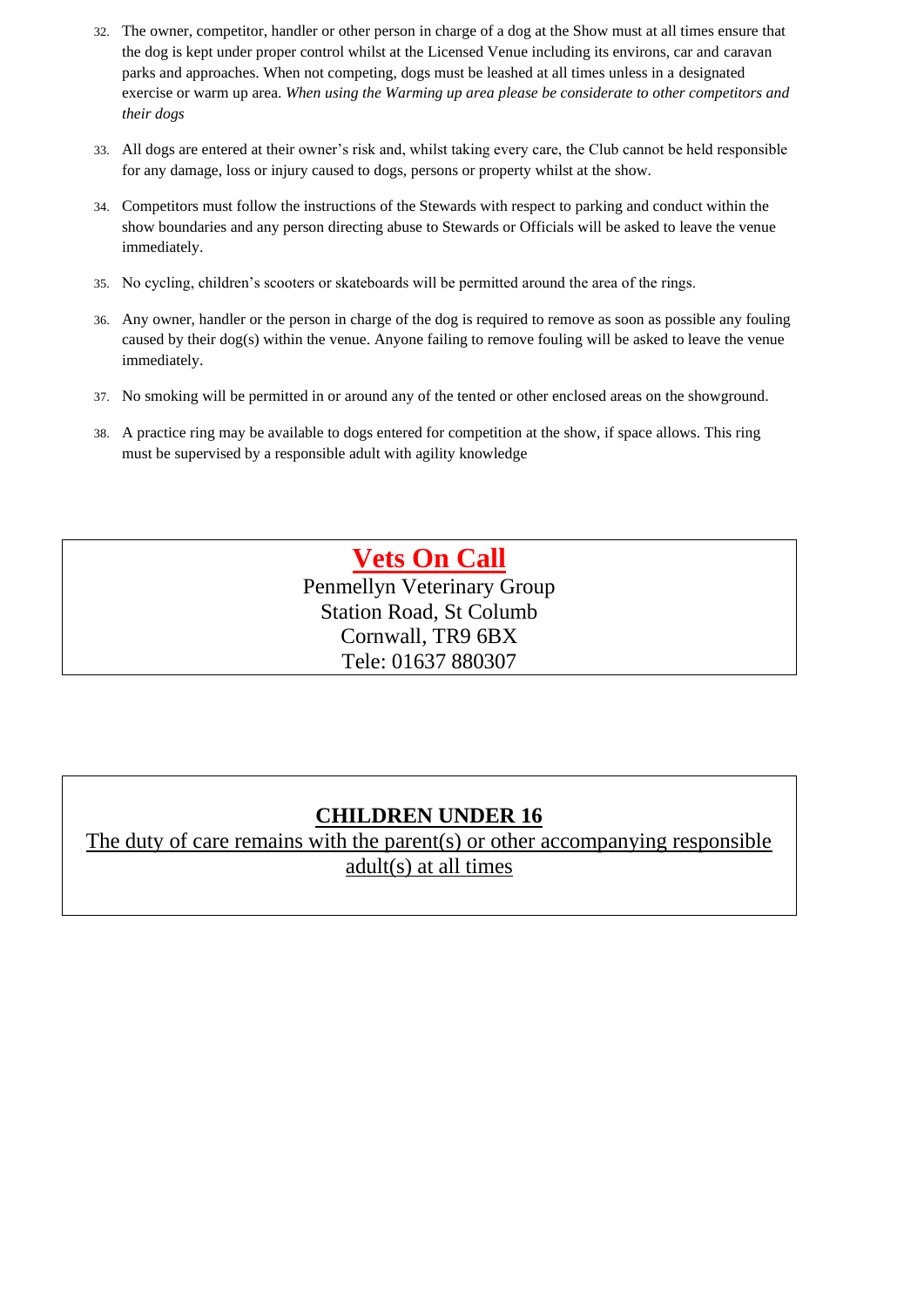# **CAMPING**

Camping is available for Friday, Saturday & Sunday nights @ £16.00 per unit per night (limited to 200 units per night)

Please send your completed booking form to Agility Plaza, C/o Clan Furze, Conce Moor, Bugle, St Austell, PL26 8RT, or book online. Please make cheque payable to Cornwall Agility Club**.** 

Dogs must be kept under control at all times

NB: ALL CARAVAN AND CAMPING UNITS MUST HAVE MEANS OF EXTINGUISHING FIRE. Please clean up after your dogs (Competitors failing to comply will be asked to leave the Venue – as per Regulation 37). Remember your torch for when it's dark!

## **CAMPING BOOKING FORM**

This form should be used **ONLY** to book camping for

**CORNWALL AGILITY CLUB SHOW at Royal Cornwall Showground, Wadebridge, PL27 7JE 9 th & 10th July 2022**

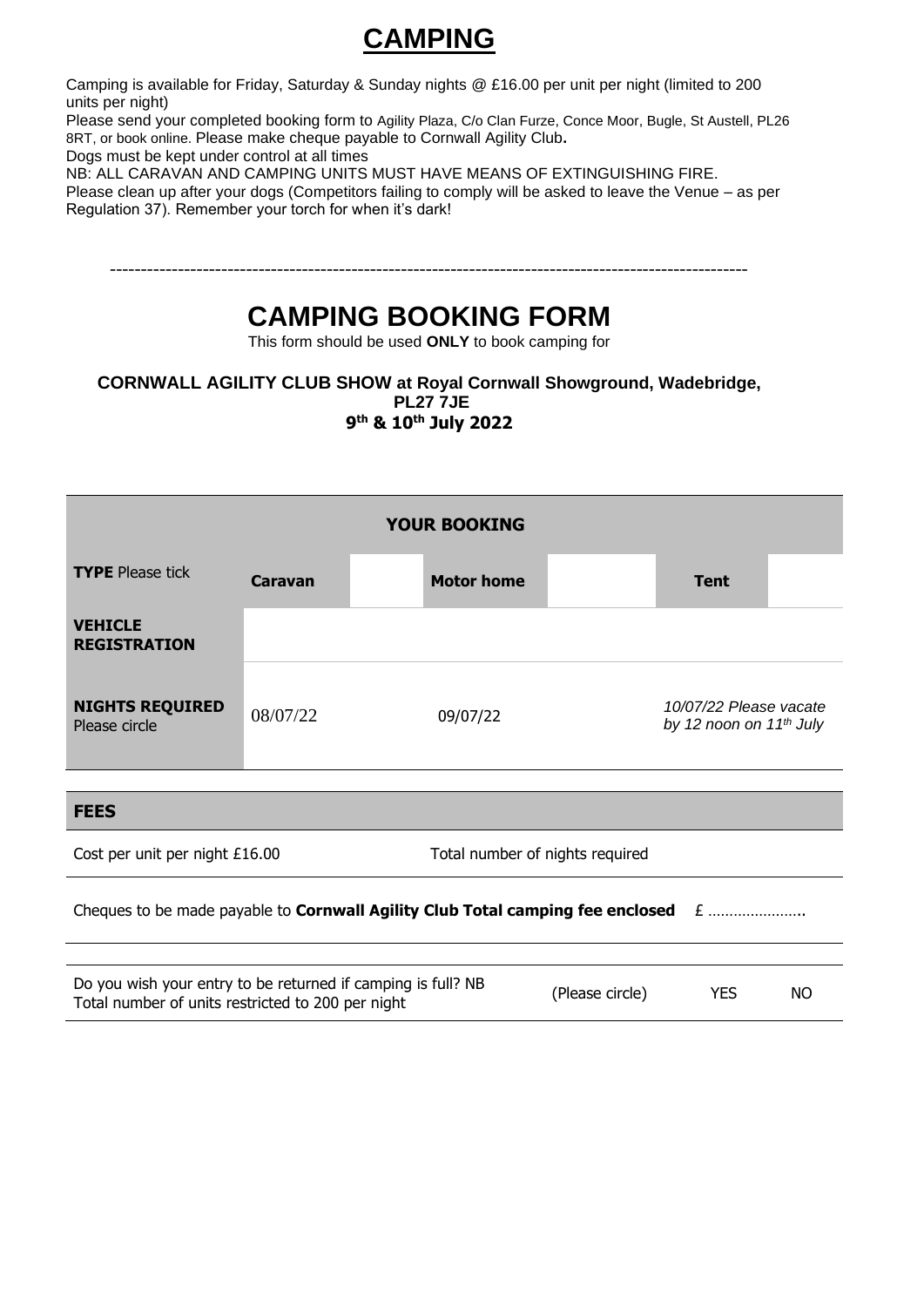|                                                                                 | AGILITY SHOW 9th & 10th July 2022 at Royal Cornwall Showground, Wadebridge, PL27 7JE                                                                                                                                                                                                                                                                                                                                                                                                                                                                                                                                                                                                                                                                                                                                                                                                                                                                                                                                                                                                                                                                                                                                                                                                                                                                                                                  |  |                                                                                                                                                                                                                                                                                                                                                                                                                                                                                                                                                                                                                                                                                                                                                                                                           | <b>Cornwall Agility Club Summer 2022 Show</b> |                        |            |               |                                                                                                                                                                                                                                                                                                                                                                      |            |                   |        |  |  |  |
|---------------------------------------------------------------------------------|-------------------------------------------------------------------------------------------------------------------------------------------------------------------------------------------------------------------------------------------------------------------------------------------------------------------------------------------------------------------------------------------------------------------------------------------------------------------------------------------------------------------------------------------------------------------------------------------------------------------------------------------------------------------------------------------------------------------------------------------------------------------------------------------------------------------------------------------------------------------------------------------------------------------------------------------------------------------------------------------------------------------------------------------------------------------------------------------------------------------------------------------------------------------------------------------------------------------------------------------------------------------------------------------------------------------------------------------------------------------------------------------------------|--|-----------------------------------------------------------------------------------------------------------------------------------------------------------------------------------------------------------------------------------------------------------------------------------------------------------------------------------------------------------------------------------------------------------------------------------------------------------------------------------------------------------------------------------------------------------------------------------------------------------------------------------------------------------------------------------------------------------------------------------------------------------------------------------------------------------|-----------------------------------------------|------------------------|------------|---------------|----------------------------------------------------------------------------------------------------------------------------------------------------------------------------------------------------------------------------------------------------------------------------------------------------------------------------------------------------------------------|------------|-------------------|--------|--|--|--|
|                                                                                 | This form must be used by one person only (or partnership). Writing MUST BE IN INK OR INDELIBLE PENCIL. Use one line only for each dog. The name of the dog and all details as recorded<br>with the Kennel Club must be given on this entry form. If an error is made, the dog may be disqualified by the Committee of The Kennel Club. All dogs must be REGISTERED at The Kennel Club in<br>the name of the owner. If the registration or transfer of ownership has not been confirmed it must be applied for before the closing date of entries. In case of dispute proof of postage of such<br>applications may be required by The Kennel Club. Dogs under 18 months of age on the day of competition cannot be entered for competition. On no account will entries be accepted without fees.<br>If a dog is in the process of Reg Transfer at the time entry is made, add the letters TAF as appropriate after its name. Please put classes in numerical order and USE BLOCK CAPITALS<br>throughout when completing this entry form. Not for competition entries will be accepted for dogs aged four calendar months and over. Any bank charges incurred through incorrectly completed or<br>dishonoured cheques will be passed on to the owner concerned. The Kennel Club Authority to Compete (ATC Number) for dogs resident outside of the UK must be stated or the entry will be<br>returned. |  |                                                                                                                                                                                                                                                                                                                                                                                                                                                                                                                                                                                                                                                                                                                                                                                                           |                                               |                        |            |               |                                                                                                                                                                                                                                                                                                                                                                      |            |                   |        |  |  |  |
|                                                                                 | PLEASE CHECK ALL DETAILS BEFORE POSTING.                                                                                                                                                                                                                                                                                                                                                                                                                                                                                                                                                                                                                                                                                                                                                                                                                                                                                                                                                                                                                                                                                                                                                                                                                                                                                                                                                              |  |                                                                                                                                                                                                                                                                                                                                                                                                                                                                                                                                                                                                                                                                                                                                                                                                           |                                               |                        |            |               |                                                                                                                                                                                                                                                                                                                                                                      |            |                   |        |  |  |  |
|                                                                                 |                                                                                                                                                                                                                                                                                                                                                                                                                                                                                                                                                                                                                                                                                                                                                                                                                                                                                                                                                                                                                                                                                                                                                                                                                                                                                                                                                                                                       |  |                                                                                                                                                                                                                                                                                                                                                                                                                                                                                                                                                                                                                                                                                                                                                                                                           |                                               | <b>HANDLER</b>         |            |               |                                                                                                                                                                                                                                                                                                                                                                      |            |                   |        |  |  |  |
|                                                                                 |                                                                                                                                                                                                                                                                                                                                                                                                                                                                                                                                                                                                                                                                                                                                                                                                                                                                                                                                                                                                                                                                                                                                                                                                                                                                                                                                                                                                       |  |                                                                                                                                                                                                                                                                                                                                                                                                                                                                                                                                                                                                                                                                                                                                                                                                           |                                               |                        |            |               |                                                                                                                                                                                                                                                                                                                                                                      |            |                   |        |  |  |  |
|                                                                                 |                                                                                                                                                                                                                                                                                                                                                                                                                                                                                                                                                                                                                                                                                                                                                                                                                                                                                                                                                                                                                                                                                                                                                                                                                                                                                                                                                                                                       |  |                                                                                                                                                                                                                                                                                                                                                                                                                                                                                                                                                                                                                                                                                                                                                                                                           |                                               |                        |            |               |                                                                                                                                                                                                                                                                                                                                                                      |            |                   |        |  |  |  |
|                                                                                 |                                                                                                                                                                                                                                                                                                                                                                                                                                                                                                                                                                                                                                                                                                                                                                                                                                                                                                                                                                                                                                                                                                                                                                                                                                                                                                                                                                                                       |  |                                                                                                                                                                                                                                                                                                                                                                                                                                                                                                                                                                                                                                                                                                                                                                                                           |                                               |                        |            |               |                                                                                                                                                                                                                                                                                                                                                                      |            |                   |        |  |  |  |
|                                                                                 | <b>KC Registered Name of Dog</b>                                                                                                                                                                                                                                                                                                                                                                                                                                                                                                                                                                                                                                                                                                                                                                                                                                                                                                                                                                                                                                                                                                                                                                                                                                                                                                                                                                      |  | <b>KC Reg</b>                                                                                                                                                                                                                                                                                                                                                                                                                                                                                                                                                                                                                                                                                                                                                                                             | <b>Breed</b>                                  | Dog or<br><b>Bitch</b> | <b>DOB</b> |               | <b>CLASSES</b>                                                                                                                                                                                                                                                                                                                                                       |            | H<br>Е            | G<br>R |  |  |  |
|                                                                                 |                                                                                                                                                                                                                                                                                                                                                                                                                                                                                                                                                                                                                                                                                                                                                                                                                                                                                                                                                                                                                                                                                                                                                                                                                                                                                                                                                                                                       |  | No/<br><b>ATC No</b>                                                                                                                                                                                                                                                                                                                                                                                                                                                                                                                                                                                                                                                                                                                                                                                      |                                               |                        |            |               | <b>SAT</b>                                                                                                                                                                                                                                                                                                                                                           | <b>SUN</b> | $\mathbf{I}$<br>G | Α<br>D |  |  |  |
|                                                                                 |                                                                                                                                                                                                                                                                                                                                                                                                                                                                                                                                                                                                                                                                                                                                                                                                                                                                                                                                                                                                                                                                                                                                                                                                                                                                                                                                                                                                       |  |                                                                                                                                                                                                                                                                                                                                                                                                                                                                                                                                                                                                                                                                                                                                                                                                           |                                               |                        |            |               |                                                                                                                                                                                                                                                                                                                                                                      |            | н<br>T.           | Е      |  |  |  |
|                                                                                 |                                                                                                                                                                                                                                                                                                                                                                                                                                                                                                                                                                                                                                                                                                                                                                                                                                                                                                                                                                                                                                                                                                                                                                                                                                                                                                                                                                                                       |  |                                                                                                                                                                                                                                                                                                                                                                                                                                                                                                                                                                                                                                                                                                                                                                                                           |                                               |                        |            |               |                                                                                                                                                                                                                                                                                                                                                                      |            |                   |        |  |  |  |
|                                                                                 |                                                                                                                                                                                                                                                                                                                                                                                                                                                                                                                                                                                                                                                                                                                                                                                                                                                                                                                                                                                                                                                                                                                                                                                                                                                                                                                                                                                                       |  |                                                                                                                                                                                                                                                                                                                                                                                                                                                                                                                                                                                                                                                                                                                                                                                                           |                                               |                        |            |               |                                                                                                                                                                                                                                                                                                                                                                      |            |                   |        |  |  |  |
|                                                                                 |                                                                                                                                                                                                                                                                                                                                                                                                                                                                                                                                                                                                                                                                                                                                                                                                                                                                                                                                                                                                                                                                                                                                                                                                                                                                                                                                                                                                       |  |                                                                                                                                                                                                                                                                                                                                                                                                                                                                                                                                                                                                                                                                                                                                                                                                           |                                               |                        |            |               |                                                                                                                                                                                                                                                                                                                                                                      |            |                   |        |  |  |  |
|                                                                                 |                                                                                                                                                                                                                                                                                                                                                                                                                                                                                                                                                                                                                                                                                                                                                                                                                                                                                                                                                                                                                                                                                                                                                                                                                                                                                                                                                                                                       |  |                                                                                                                                                                                                                                                                                                                                                                                                                                                                                                                                                                                                                                                                                                                                                                                                           |                                               |                        |            |               |                                                                                                                                                                                                                                                                                                                                                                      |            |                   |        |  |  |  |
|                                                                                 |                                                                                                                                                                                                                                                                                                                                                                                                                                                                                                                                                                                                                                                                                                                                                                                                                                                                                                                                                                                                                                                                                                                                                                                                                                                                                                                                                                                                       |  |                                                                                                                                                                                                                                                                                                                                                                                                                                                                                                                                                                                                                                                                                                                                                                                                           |                                               |                        |            |               |                                                                                                                                                                                                                                                                                                                                                                      |            |                   |        |  |  |  |
|                                                                                 |                                                                                                                                                                                                                                                                                                                                                                                                                                                                                                                                                                                                                                                                                                                                                                                                                                                                                                                                                                                                                                                                                                                                                                                                                                                                                                                                                                                                       |  |                                                                                                                                                                                                                                                                                                                                                                                                                                                                                                                                                                                                                                                                                                                                                                                                           |                                               |                        |            |               |                                                                                                                                                                                                                                                                                                                                                                      |            |                   |        |  |  |  |
| OWNER (Only if different to handler):<br>Please tick if entries to be sent here |                                                                                                                                                                                                                                                                                                                                                                                                                                                                                                                                                                                                                                                                                                                                                                                                                                                                                                                                                                                                                                                                                                                                                                                                                                                                                                                                                                                                       |  | <b>DECLARATION</b> I/We agree to submit to and be<br>bound by the Kennel Club Rules & Regulations in<br>their present form or as they may be amended<br>from time to time in relation to all canine matters<br>which the Kennel Club is concerned. And that this<br>entry is made upon the basis that all current single<br>or joint registered owners of this dog(s) have<br>authorised/consented to this entry. I/We also<br>undertake to abide by the Regulations of this Show<br>and not bring to the Show any dog which has<br>contracted or been knowingly exposed to any<br>infectious or contagious disease during the 21<br>days prior to the Show or which is suffering from a<br>visible condition which adversely affects its health<br>or welfare, I/We further declare that I/we believe to |                                               |                        |            |               | Signature of Owner(s) or Authorised Agent<br>Date<br>A dog must at the time of entry for the<br>competition, be registered as required by<br>Kennel Club Rules & Regulations in the<br>owner's name (or else registration or transfer<br>of registration applied for)<br>$\Box$ . Owner is aware that small, medium &<br>intermediate dogs must be measured prior to |            |                   |        |  |  |  |
|                                                                                 |                                                                                                                                                                                                                                                                                                                                                                                                                                                                                                                                                                                                                                                                                                                                                                                                                                                                                                                                                                                                                                                                                                                                                                                                                                                                                                                                                                                                       |  | the best of my/our knowledge that the dogs are not<br>liable to disqualification under Kennel Club Agility<br>Show Regulations.                                                                                                                                                                                                                                                                                                                                                                                                                                                                                                                                                                                                                                                                           |                                               |                        |            |               | competing in accordance with Regulation<br>H(1)(B)4                                                                                                                                                                                                                                                                                                                  |            |                   |        |  |  |  |
|                                                                                 |                                                                                                                                                                                                                                                                                                                                                                                                                                                                                                                                                                                                                                                                                                                                                                                                                                                                                                                                                                                                                                                                                                                                                                                                                                                                                                                                                                                                       |  |                                                                                                                                                                                                                                                                                                                                                                                                                                                                                                                                                                                                                                                                                                                                                                                                           |                                               |                        |            |               |                                                                                                                                                                                                                                                                                                                                                                      |            |                   |        |  |  |  |
|                                                                                 | <b>Entries &amp; Fees:</b>                                                                                                                                                                                                                                                                                                                                                                                                                                                                                                                                                                                                                                                                                                                                                                                                                                                                                                                                                                                                                                                                                                                                                                                                                                                                                                                                                                            |  |                                                                                                                                                                                                                                                                                                                                                                                                                                                                                                                                                                                                                                                                                                                                                                                                           | <b>Entry Fees</b>                             |                        |            | <b>Totals</b> |                                                                                                                                                                                                                                                                                                                                                                      |            |                   |        |  |  |  |
|                                                                                 | MUST BE PREPAID and sent to:<br><b>Agility Plaza</b>                                                                                                                                                                                                                                                                                                                                                                                                                                                                                                                                                                                                                                                                                                                                                                                                                                                                                                                                                                                                                                                                                                                                                                                                                                                                                                                                                  |  |                                                                                                                                                                                                                                                                                                                                                                                                                                                                                                                                                                                                                                                                                                                                                                                                           | Entries @ £4.25 per class                     |                        |            |               | $E$                                                                                                                                                                                                                                                                                                                                                                  |            |                   |        |  |  |  |
|                                                                                 | C/o Clan Furze<br>Conce Moor                                                                                                                                                                                                                                                                                                                                                                                                                                                                                                                                                                                                                                                                                                                                                                                                                                                                                                                                                                                                                                                                                                                                                                                                                                                                                                                                                                          |  |                                                                                                                                                                                                                                                                                                                                                                                                                                                                                                                                                                                                                                                                                                                                                                                                           | CAC Helping Member                            |                        |            |               |                                                                                                                                                                                                                                                                                                                                                                      |            |                   |        |  |  |  |
|                                                                                 | Bugle, St Austell                                                                                                                                                                                                                                                                                                                                                                                                                                                                                                                                                                                                                                                                                                                                                                                                                                                                                                                                                                                                                                                                                                                                                                                                                                                                                                                                                                                     |  |                                                                                                                                                                                                                                                                                                                                                                                                                                                                                                                                                                                                                                                                                                                                                                                                           | Entries @ £3.25 per class                     |                        |            |               | £                                                                                                                                                                                                                                                                                                                                                                    |            |                   |        |  |  |  |
| Cornwall<br><b>PL26 8RT</b>                                                     |                                                                                                                                                                                                                                                                                                                                                                                                                                                                                                                                                                                                                                                                                                                                                                                                                                                                                                                                                                                                                                                                                                                                                                                                                                                                                                                                                                                                       |  | Team entry @ £17.00 per<br>team / £13.00 CAC Members                                                                                                                                                                                                                                                                                                                                                                                                                                                                                                                                                                                                                                                                                                                                                      |                                               |                        |            |               | $E$                                                                                                                                                                                                                                                                                                                                                                  |            |                   |        |  |  |  |
| Or entered online via                                                           |                                                                                                                                                                                                                                                                                                                                                                                                                                                                                                                                                                                                                                                                                                                                                                                                                                                                                                                                                                                                                                                                                                                                                                                                                                                                                                                                                                                                       |  |                                                                                                                                                                                                                                                                                                                                                                                                                                                                                                                                                                                                                                                                                                                                                                                                           |                                               |                        |            |               |                                                                                                                                                                                                                                                                                                                                                                      |            |                   |        |  |  |  |
|                                                                                 |                                                                                                                                                                                                                                                                                                                                                                                                                                                                                                                                                                                                                                                                                                                                                                                                                                                                                                                                                                                                                                                                                                                                                                                                                                                                                                                                                                                                       |  |                                                                                                                                                                                                                                                                                                                                                                                                                                                                                                                                                                                                                                                                                                                                                                                                           | <b>Paper Entries Admin Fee £1.20</b>          |                        |            |               | £1.20                                                                                                                                                                                                                                                                                                                                                                |            |                   |        |  |  |  |
|                                                                                 | AGILITY PLAZA<br>www.agilityplaza.com                                                                                                                                                                                                                                                                                                                                                                                                                                                                                                                                                                                                                                                                                                                                                                                                                                                                                                                                                                                                                                                                                                                                                                                                                                                                                                                                                                 |  |                                                                                                                                                                                                                                                                                                                                                                                                                                                                                                                                                                                                                                                                                                                                                                                                           | Voucher codes to be deducted                  |                        |            |               |                                                                                                                                                                                                                                                                                                                                                                      |            |                   |        |  |  |  |
|                                                                                 | <b>CHEQUES PAYABLE TO: Cornwall Agility</b>                                                                                                                                                                                                                                                                                                                                                                                                                                                                                                                                                                                                                                                                                                                                                                                                                                                                                                                                                                                                                                                                                                                                                                                                                                                                                                                                                           |  | Total                                                                                                                                                                                                                                                                                                                                                                                                                                                                                                                                                                                                                                                                                                                                                                                                     |                                               |                        |            |               | $E$                                                                                                                                                                                                                                                                                                                                                                  |            |                   |        |  |  |  |
| Club<br>provided                                                                | Running orders will be emailed,<br>please ensure a legible email address is                                                                                                                                                                                                                                                                                                                                                                                                                                                                                                                                                                                                                                                                                                                                                                                                                                                                                                                                                                                                                                                                                                                                                                                                                                                                                                                           |  | Entries Close 13th June 2022                                                                                                                                                                                                                                                                                                                                                                                                                                                                                                                                                                                                                                                                                                                                                                              |                                               |                        |            |               | Qualifying Date: 14th June 2022                                                                                                                                                                                                                                                                                                                                      |            |                   |        |  |  |  |
|                                                                                 | I am bringing minors to the show and I understand that in relation to them, the Duty of Care remains with me                                                                                                                                                                                                                                                                                                                                                                                                                                                                                                                                                                                                                                                                                                                                                                                                                                                                                                                                                                                                                                                                                                                                                                                                                                                                                          |  |                                                                                                                                                                                                                                                                                                                                                                                                                                                                                                                                                                                                                                                                                                                                                                                                           |                                               |                        |            |               |                                                                                                                                                                                                                                                                                                                                                                      |            |                   |        |  |  |  |
|                                                                                 | Dogs under 18 months of age on the first day of the Show cannot be entered for competition. If a dog is in the process of Registration or Transfer at                                                                                                                                                                                                                                                                                                                                                                                                                                                                                                                                                                                                                                                                                                                                                                                                                                                                                                                                                                                                                                                                                                                                                                                                                                                 |  |                                                                                                                                                                                                                                                                                                                                                                                                                                                                                                                                                                                                                                                                                                                                                                                                           |                                               |                        |            |               |                                                                                                                                                                                                                                                                                                                                                                      |            |                   |        |  |  |  |

the time entry is made, add the letters NAF or TAF as appropriate after its name. Any dog attending the event, but not competing must be entered on this form. For these dogs enter "NFC" in the classes entered column. Please put classes in numerical order and USE BLOCK CAPITALS throughout when completing this entry form. PLEASE CHECK ALL DETAILS BEFORE POSTING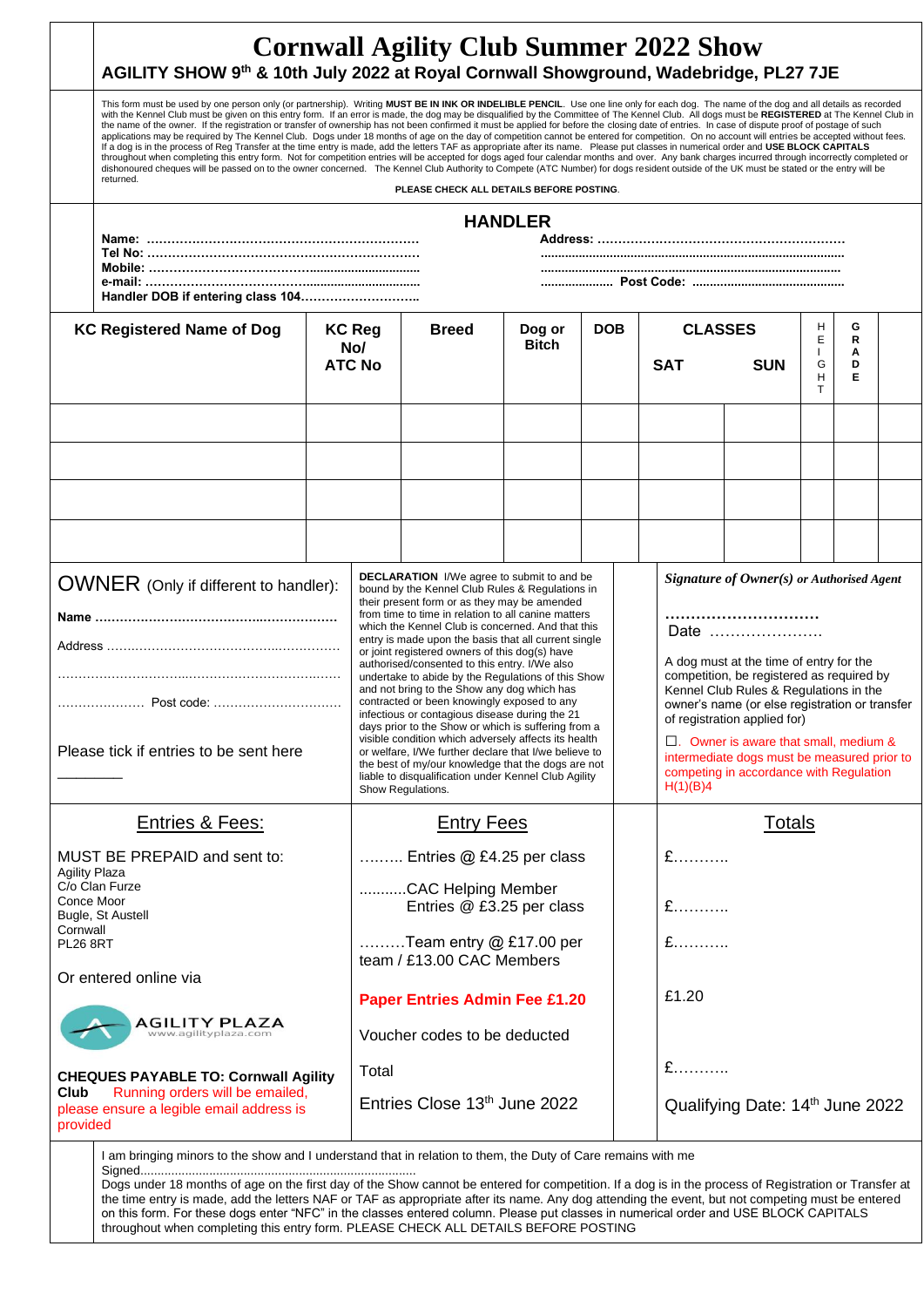### **INERNATIONAL AGILITY FESTIVAL TEAM AGILITY ENTRY FORM Only members of Kennel Club Registered or Listed Status Clubs may enter**

| Class $45 & 46$<br>Only the team captain can enter the team of 4 with up to 2<br>reserve dogs nominated at the time of entry. Owners of dogs<br>entered must have signed an entry form for the show | Class Number:<br>Mane of team:<br>Name of KC club this team represents: |
|-----------------------------------------------------------------------------------------------------------------------------------------------------------------------------------------------------|-------------------------------------------------------------------------|
| <b>Registered name of dog</b>                                                                                                                                                                       | Name of handler                                                         |
| 1.                                                                                                                                                                                                  |                                                                         |
| 2.                                                                                                                                                                                                  |                                                                         |
| 3.                                                                                                                                                                                                  |                                                                         |
| 4.                                                                                                                                                                                                  |                                                                         |
| Reserve:                                                                                                                                                                                            |                                                                         |
| Reserve:                                                                                                                                                                                            |                                                                         |
| Class $45 & 46$<br>Only the team captain can enter the team of 4 with up to 2<br>reserve dogs nominated at the time of entry. Owners of dogs<br>entered must have signed an entry form for the show | Class Number:<br>Mane of team:<br>Name of KC club this team represents: |
| <b>Registered name of dog</b>                                                                                                                                                                       | Name of handler                                                         |
| 1.                                                                                                                                                                                                  |                                                                         |
| 2.                                                                                                                                                                                                  |                                                                         |
| 3.                                                                                                                                                                                                  |                                                                         |
| $\overline{4}$ .                                                                                                                                                                                    |                                                                         |
| Reserve:                                                                                                                                                                                            |                                                                         |
| Reserve:                                                                                                                                                                                            |                                                                         |
|                                                                                                                                                                                                     |                                                                         |
| Class $45 & 46$                                                                                                                                                                                     | Class Number:                                                           |

| Class $45 & 46$<br>Only the team captain can enter the team of 4 with up to 2<br>reserve dogs nominated at the time of entry. Owners of dogs<br>entered must have signed an entry form for the show | Class Number:<br>Mane of team:<br>Name of KC club this team represents: |
|-----------------------------------------------------------------------------------------------------------------------------------------------------------------------------------------------------|-------------------------------------------------------------------------|
| Registered name of dog                                                                                                                                                                              | Name of handler                                                         |
|                                                                                                                                                                                                     |                                                                         |
|                                                                                                                                                                                                     |                                                                         |
| 3.                                                                                                                                                                                                  |                                                                         |
| 4.                                                                                                                                                                                                  |                                                                         |
| Reserve:                                                                                                                                                                                            |                                                                         |
| Reserve:                                                                                                                                                                                            |                                                                         |

| Class $45 & 46$<br>Only the team captain can enter the team of 4 with up to 2<br>reserve dogs nominated at the time of entry. Owners of dogs<br>entered must have signed an entry form for the show | Class Number:<br>Mane of team:<br>Name of KC club this team represents: |
|-----------------------------------------------------------------------------------------------------------------------------------------------------------------------------------------------------|-------------------------------------------------------------------------|
| Registered name of dog                                                                                                                                                                              | Name of handler                                                         |
|                                                                                                                                                                                                     |                                                                         |
| 2.                                                                                                                                                                                                  |                                                                         |
| 3.                                                                                                                                                                                                  |                                                                         |
| 4.                                                                                                                                                                                                  |                                                                         |
| Reserve:                                                                                                                                                                                            |                                                                         |
| Reserve:                                                                                                                                                                                            |                                                                         |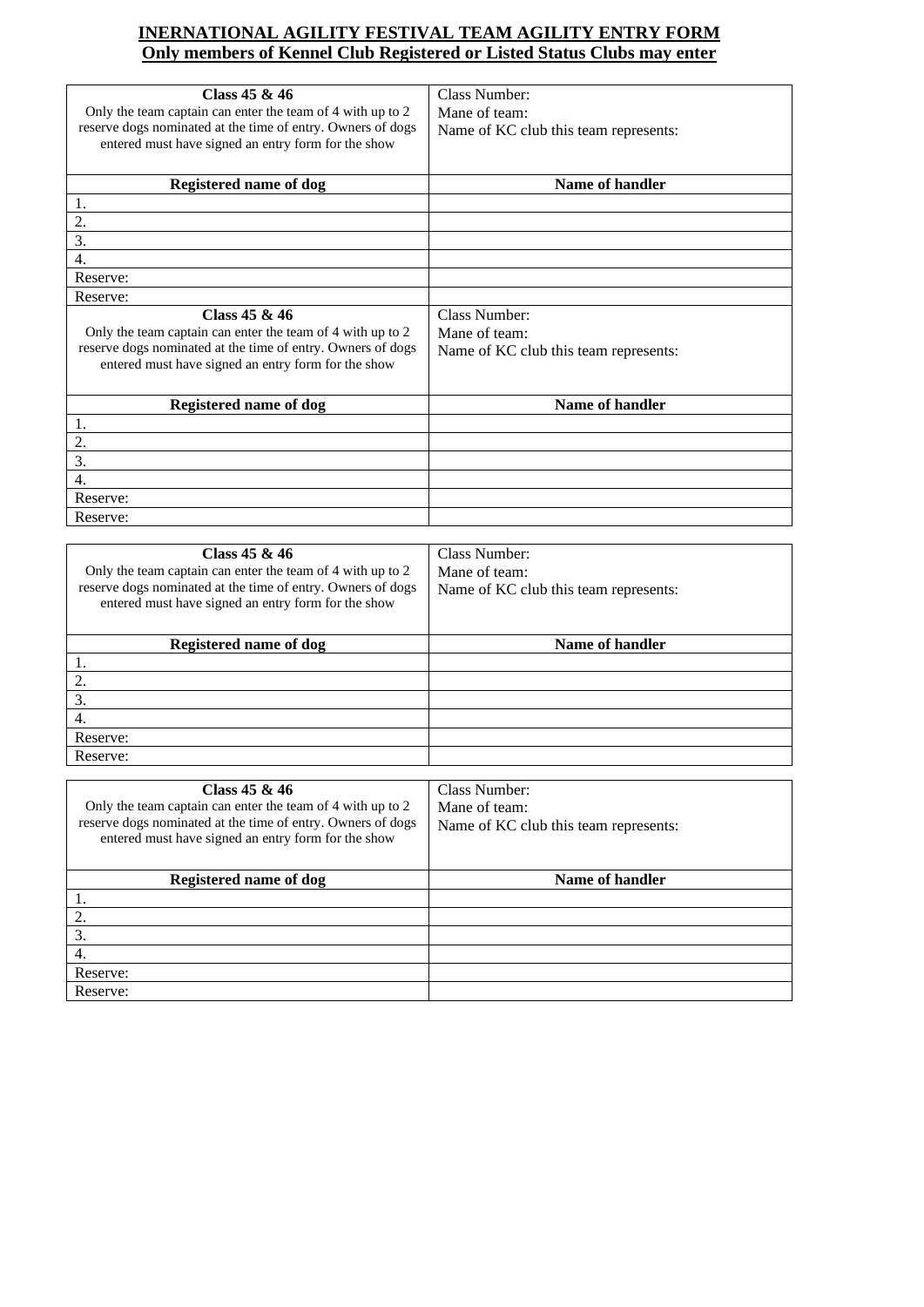## **PLEASE COULD YOU HELP AT THE SHOW?**

The more helpers we have, the less time anyone needs to help.

### **All help will be very much appreciated. Please return this slip with your entry form.**

Name<sup>.</sup>

### **Please indicate your preferred job by circling.**

Ring Manager Scrime Check In

Poles Leads

*\*\*\* Thank you very much for your offer of help\*\*\** 

*All helpers will receive a dog toy*

*Ring Managers will receive lunch and a voucher code to be used for one dogs entries free for a day Anyone that can scrime all day will also be given lunch Club members and non-members assisting with set up prior to the show and breakdown, will also* 

*be entitled to a voucher code for a free run at a future Cornwall Agility Club Show* 

---------------------------------------------------------------------------------------------------------------------

# **Please take care of your dog.**

**Your dog is vulnerable and AT RISK if left in a vehicle in high temperatures and even on days considered as slightly warm.**

**If your dog is found to be at risk, forcible entry to your vehicle may be necessary without liability to persons or Cornwall Agility Club for any damage caused.**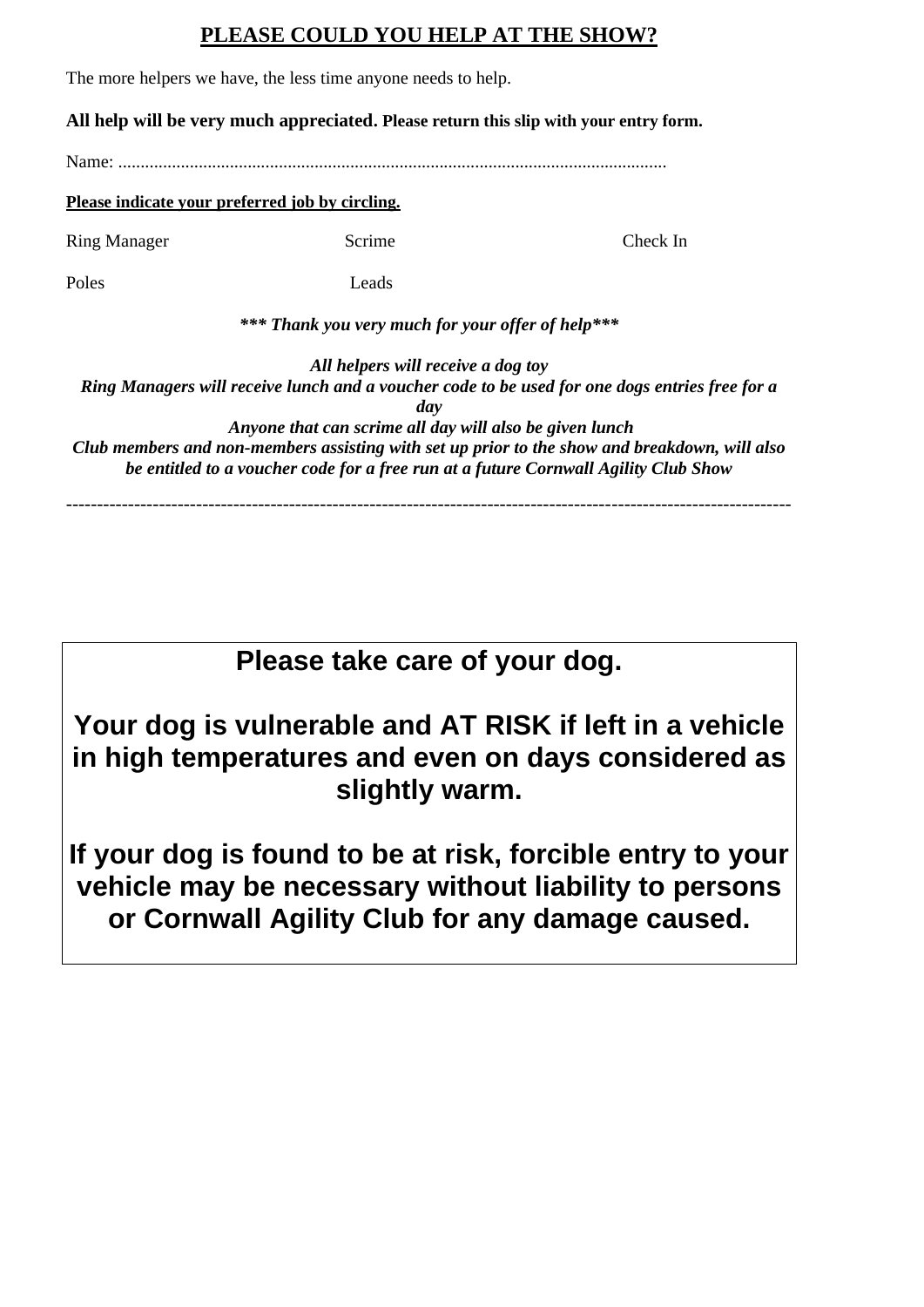

## **International Agility Festival Team Agility Competition (Special) 2022**

All events must be judged under the appropriate Kennel Club regulations  $H \& H(1)$  in force at the time of the event. Competitors entering any competition will be deemed to have agreed to abide by these regulations.

These competitions will be scheduled as a Special combined class for grades 1 to 7 with a separate qualifying competition for each height category.

There will be up to 8 separate heats for large, intermediate, medium and small height dogs at Kennel Club licensed shows throughout the country.

### **Eligibility**

This event is open to teams from Kennel Club Registered and Listed Status clubs which, at the time of entry to the qualifying heat, have indicated in their Kennel Club registration details that they have an interest in agility or are an Agility Listed Status Club. Each team entry will consist of 4 dogs from the same height category, with 4 different handlers, plus up to 2 reserves. Only dogs entered in the team or as reserves at the qualifying event will be permitted to compete for that team in the final should a change of dog be necessary. Only handlers that competed at the qualifying event or those listed as reserves will be permitted to compete for that team in the final should a handler be unable to compete. All team members must be members of the club at the time of qualifying for the International Agility Festival Team Final. Dogs do not have to be entered into any other class at a qualifying heat and a team entry will constitute acceptance of the Organising Club and Kennel Club Rules and Regulations.

Clubs may only qualify one team in each height category for the final at the International Agility Festival on Friday 12 August 2022.

Once a handler or dog has run for a Kennel Club Registered / Listed Status Club in the International Agility Festival Team Agility qualifying event they cannot run for another Kennel Club Registered / Listed Status Club in a qualifying event at the same height category during the qualifying year. (Handlers or dogs entered as reserves may run or be entered as reserves for a different team, provided they did not run in the original team's heat).

### **Competition Rules**

The competition will be held under Kennel Club rules and regulations for Agility and any handler entering the competition will be deemed to abide by these rules and regulations. Jumps will be set at the standard height for each height of dog.

This is normally a team relay event involving a baton change between each dogs run. However due to Covid-19 there will be no baton changeover, and the event will be run as 4 individually scored runs following each other. The times and faults of each dogs run will be added together to produce a team score.

An elimination will incur a penalty of one hundred faults.

The total time of the team of four dogs must be recorded for marking purposes irrespective of the number of faults or eliminations that a team incur.

If any of the team members fail to complete the course or any of the team dogs fouls the ring the whole team will be disqualified.

Please note that some areas of marking for the International Agility Festival Team event differ from standard marking due to the fact that it is a relay class with cumulative marking and time. **Qualifying**

The winners of each heat will be invited to the International Agility Festival final 2022 to compete in the small, medium, intermediate or large height finals. In the event that the winning team or club in a heat has already qualified for the final then the highest placed unqualified team in that heat will be invited to the final at the International Agility Festival.

If a team does not take up the invitation to compete in the final the invitation will be rolled down to the next applicable team from the relevant heat.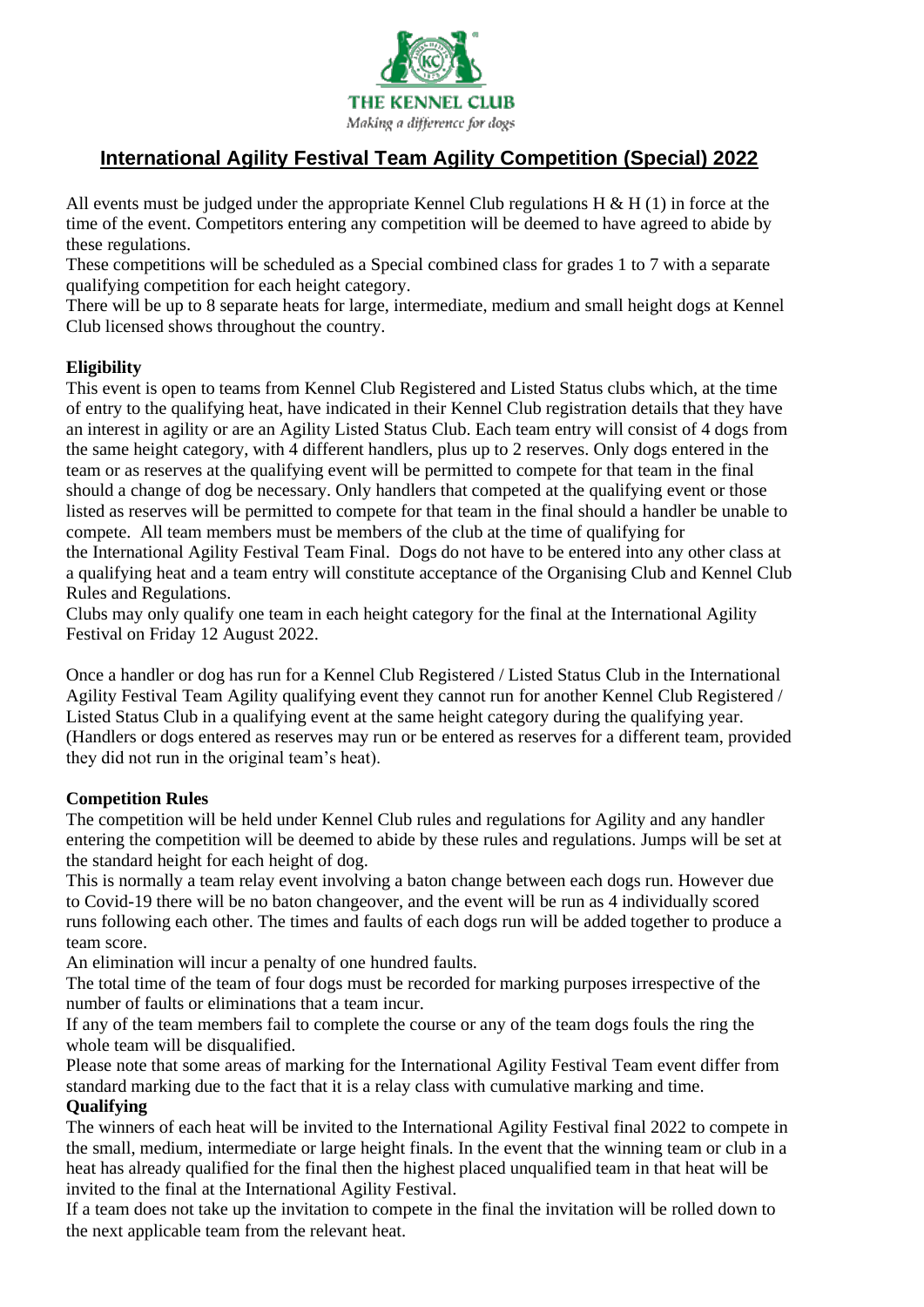

# **Crystal Vision Large/Intermediate Agility Qualifier Rules**

Crystal Vision Agility Qualifiers to be held throughout the year with the Final being held at Agility Vision on 20<sup>th</sup> August 2022 at Catton Hall. The top ten dogs in each heat will collect points towards qualification to the Final. If a heat would need to be split into two parts, subject to the number of dogs entered (exceeding KC maximums), this would mean a duplicate of prizes, with the first ten handlers and dogs in each part collecting points towards the final.

The course design should be open and flowing.

The prize for the final will be a £50.00 Crystal Vision Voucher for the Grade 1-4 winner and a £50.00 Crystal Vision Voucher for the Grade 5-7 winner.

Trophies and rosettes to second place in the final, keepsake for all that have qualified.

### **Crystal Vision Final –Rules & Regulations**

- 1. Eligibility for the competition under the Kennel Club classification and open to dogs working large/intermediate height grades 1-4 and 5-7 (separate qualifiers and final). The competition must be judged under the appropriate Kennel Club Rules in force at the time of the event.
- 2. Competitors entering the competition must be deemed to have agreed to abide by KC Rules and Regulations.
- 3. Competitors may enter more than one dog in a heat. Each large/intermediate heat is open to all competitors eligible for grades 1-4 and separately 5-7.
- 4. The top ten dogs in each heat and height will collect points (i.e. 10 points for  $1<sup>st</sup>$  place, reducing to 1 point for 10th place)
- 5. The top 20 dogs from the Large and Intermediate heats in Grades 1-4 and 5-7 will be invited to the Final in August 2022
- 6. Rosettes in qualifiers will be presented to the top 6 places, trophies to  $3<sup>rd</sup>$  place.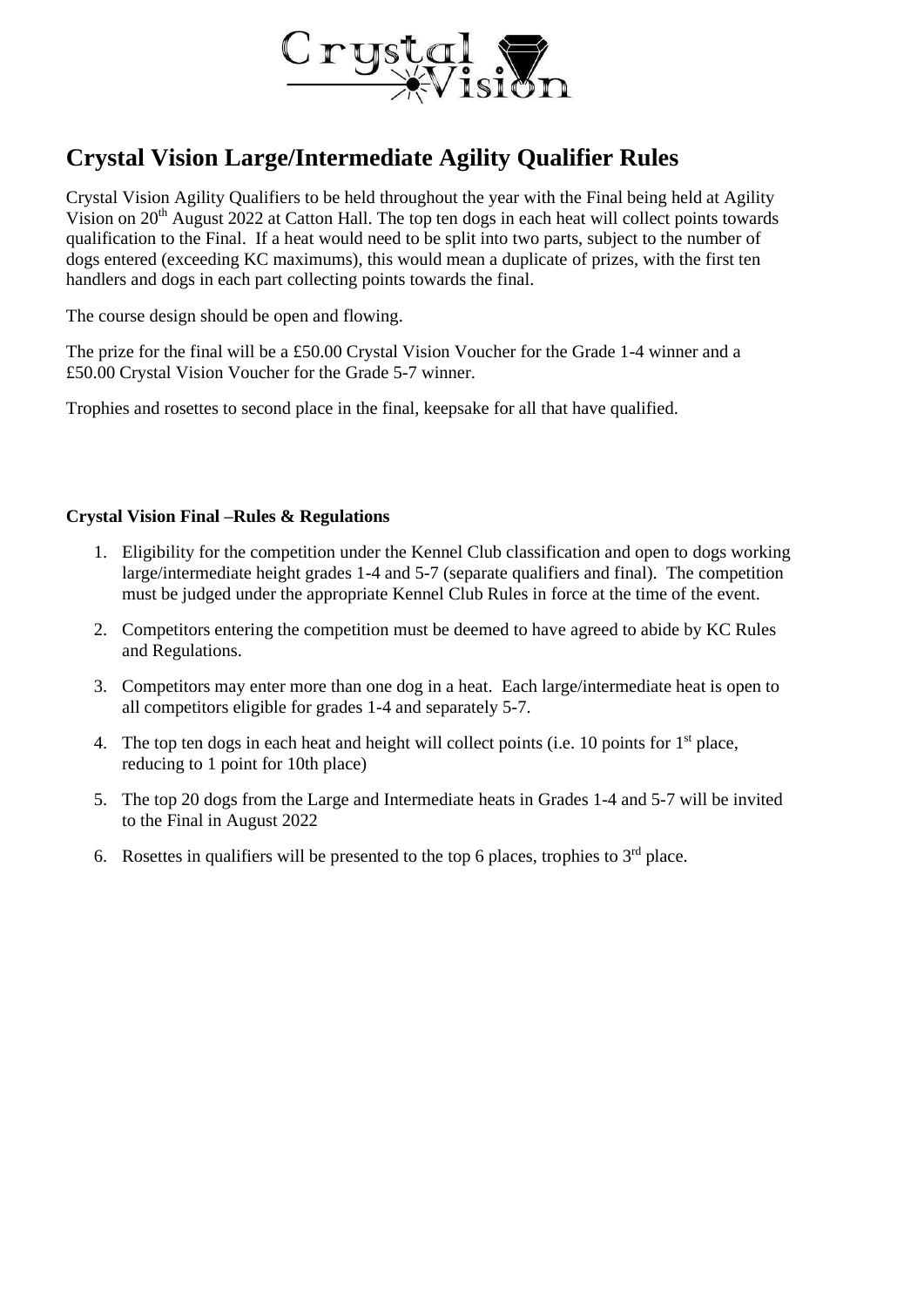

## **Crystal Vision Medium /Small Agility Qualifier Rules**

Crystal Vision Agility Qualifiers to be held throughout the year with the Final being held at Agility Vision, on 20th August 2022 at Catton Hall. The top ten dogs in each heat will collect points towards qualification to the Final. If a heat would need

to be split into two parts, subject to the number of dogs entered (exciding KC maximums), this would mean a duplicate of prizes, with the first ten handlers and dogs in each part collecting points towards the final.

The course design should be open and flowing.

The prize for the final will be a £50.00 Crystal Vision Voucher for the Small Finals winner and a £50.00 Crystal Vision Voucher for the Medium Finals winner.

Trophies and rosettes to second place in the final, keepsake for all that have qualified.

### **Crystal Vision Final –Rules & Regulations**

1. Eligibility for the competition under the Kennel Club classification and open to dogs working small/medium height grades 1-7 (separate qualifiers and final). The competition must be judged under the appropriate Kennel Club Rules in force at the time of the event.

2. Competitors entering the competition must be deemed to have agreed to abide by KC Rules and Regulations.

3. Competitors may enter more than one dog in a heat. Each small/medium heat is open to all competitors eligible for grades 1-7.

4. The top ten dogs in each heat and height will collect points (i.e. 10 points for 1st Place, reducing to 1 point for 10th place)

5. The top 20 dogs from the Small and Medium height in Grades 1-7 will be invited to the Final in August 2022.

6. Rosettes in qualifiers will be presented to the top 4 places, trophies to 2nd place.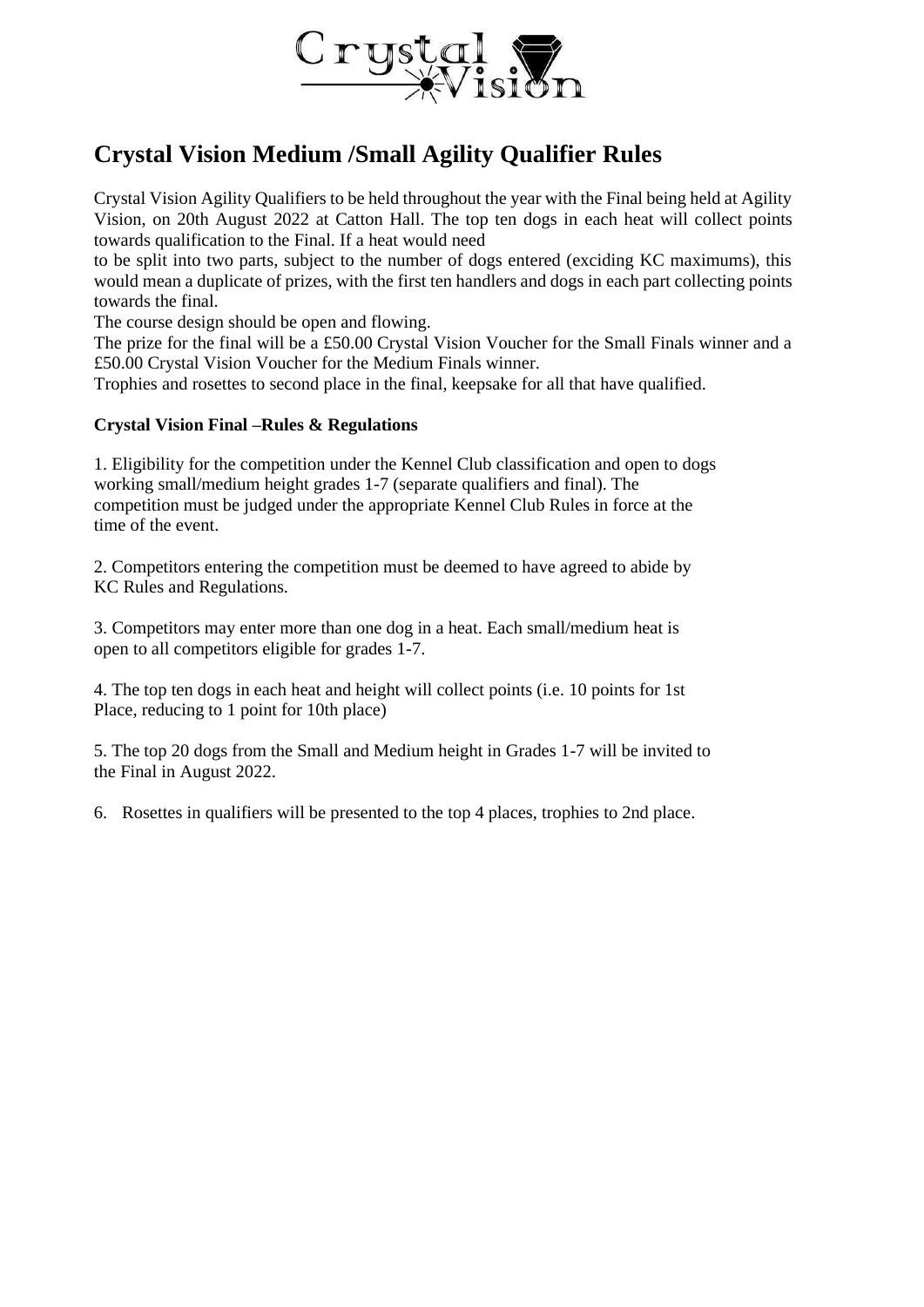

# **CRUFTS LARGE NOVICE ABC QUALIFIER**

### **Eligibility**

This competition is a special agility competition open to all dogs excluding Border Collies, Working Sheepdogs and any of their crosses. In the event of any dispute regarding the parentage of a dog competing in the ABC agility competition, any concerns should be recorded in the Incident Book and reported to **The [Kennel](https://www.thekennelclub.org.uk/) Club**.

Those dogs eligible to compete in competition for large dogs are those measuring over 50cm at the withers.

Dogs should be eligible to compete at Grade 1 - 5 at the time of qualifying for the semi-final. Any subsequent wins gained by the dog will not alter its eligibility to compete in the semi-final or final.

### **Competition Rules**

The competition will be held under Kennel Club rules and regulations for agility and any handler entering the competition will be deemed to have agreed to abide by these rules and regulations. Standard rules will apply and all equipment used shall be of a standard size for that height category. The semi-final will consist of one round of agility competition and one round of jumping competition; the top 8 dogs qualifying for Crufts will be those with the least combined faults in the fastest combined time calculated over the two rounds of the semi-final. If there is equality of faults and time, or if there is an insufficient number of dogs which have not been eliminated in ether round, the agility round will take precedence.

The final will consist of one round of agility. The winner of the Crufts Large Novice ABC agility Stakes will be the dog and handler with the least faults in the fastest time.

### **Qualifying**

There will be 10 qualifying shows throughout the year. The first 10 placed dogs in each heat will have the following points awarded:

 $1<sup>st</sup>$  place = 10 points,  $2<sup>nd</sup>$  place = 9 points etc. down to  $10<sup>th</sup>$  place = 1 point. Qualifying points will be awarded down to  $10^{th}$  even if the show does not award class places down to  $10^{th}$ .

If a qualified handler or dog is unable/unfit to attend the final, reserves will be taken from dog/s with the highest number of points from the heats which have/has not qualified.

The top fifteen dogs, with the most points, will be invited to a semi-final at **[Discover](https://www.discoverdogs.org.uk/) Dogs** 2022. Please note that there will be an entry fee to compete at the semi-final. A maximum of three representatives of any one breed will be invited to the semi-final. This decision will be at the organisers' discretion. Breeds will be recorded in the same way that they are registered on **[The](https://www.thekennelclub.org.uk/) [Kennel](https://www.thekennelclub.org.uk/) Club** database. **[Discover](https://www.discoverdogs.org.uk/) Dogs** will be held at Excel, London. Car parking will not be provided by **The [Kennel](https://www.thekennelclub.org.uk/) Club**.

The first eight highest placed dogs at the semi-final will be invited to compete in the finals to be held at Crufts Dog Show, NEC Birmingham in March 2023. Please note that there will be an entry fee to compete at the final.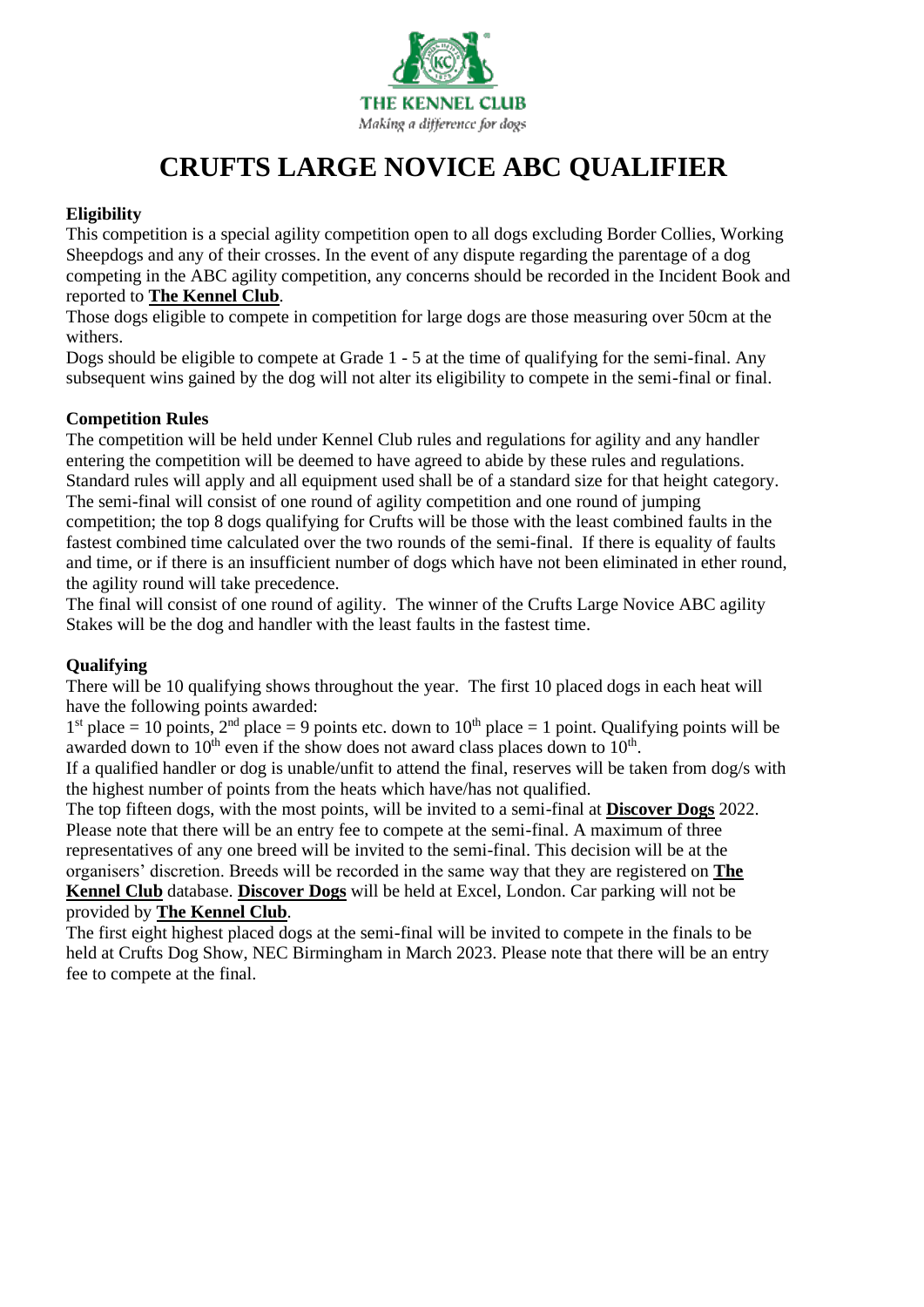# **SWAT SOUTH WEST JUNIOR CHALLENGE 2022 Sponsored by Skinner's**



The aim of this competition is to promote agility and encourage Junior Handlers in the South West. Heats are held at various shows in the South West over the year. With this in mind Under 9 Handlers may run dogs also entered in Anysize or Veteran class(es).

There will be separate competitions for Under 9s, and, 9 and over up to 16. The first and second placed handler and dog from each qualifier will be invited to compete at the Final (August 2022). If a handler and dog partnership has already qualified in either age group, or is unable to attend, the invitation may be given to the next placed pair (provided they have not been eliminated).

All heats and the Final will consist of a Jumping Course for all heights and with all heights competing against each other.

Class 104 will all have two sets of awards. Under 9 years old, and 9 years old and over up to 16 years on  $10<sup>th</sup>$  July 2022. Please indicate which age category applies when entering the class. Within each age group, all grades and heights of dogs will be combined. If dogs are entered in any other classes at the show they must run at the same height. All dogs will run the same course and there will be one single opportunity to walk before the class starts. The course will be a flowing Jumping course aimed at building confidence for Junior handlers.